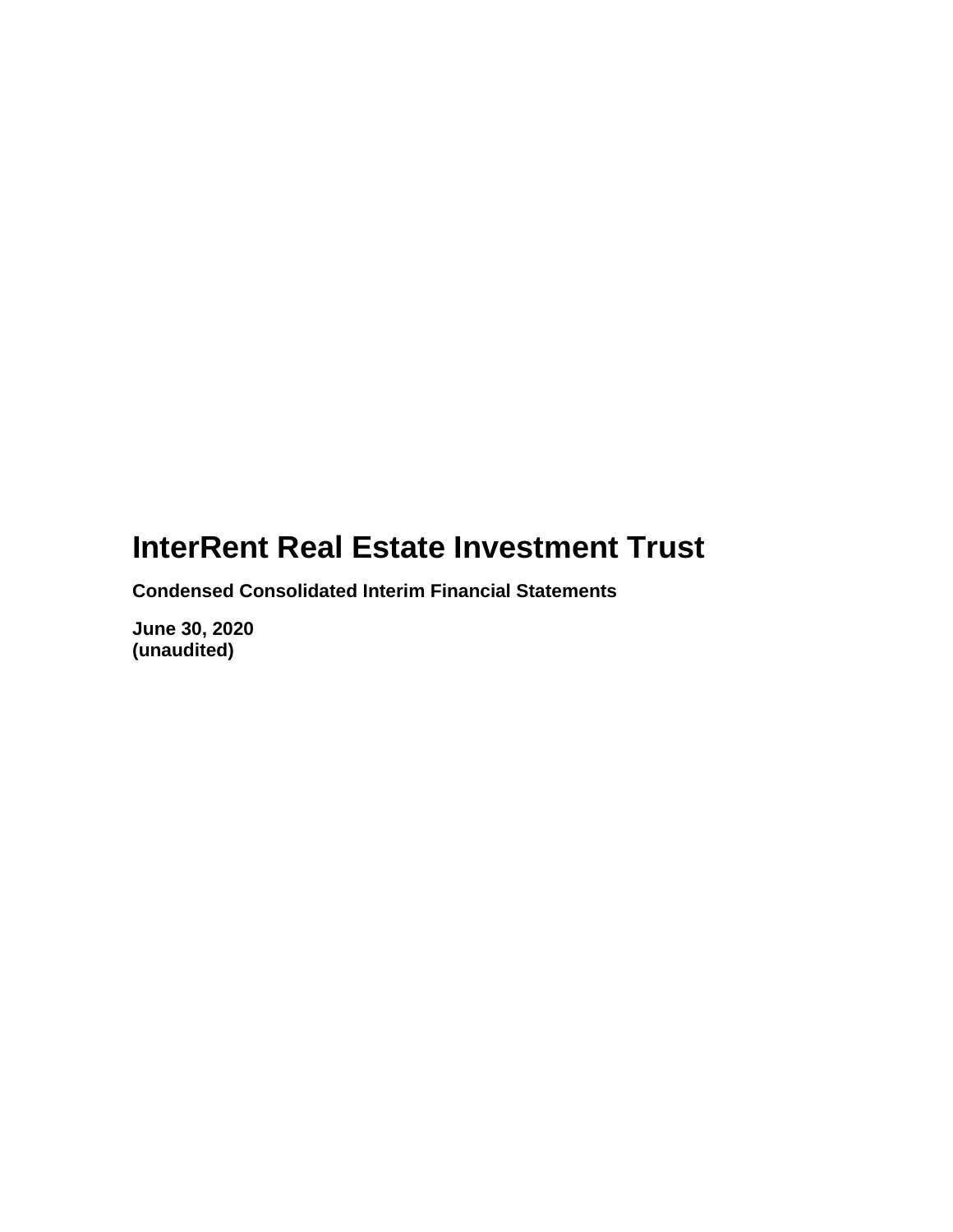**Condensed Consolidated Interim Balance Sheets**

Unaudited (Cdn \$ Thousands)

|                                           | <b>Note</b> | <b>June 30,</b><br>2020 | December 31,<br>2019 |
|-------------------------------------------|-------------|-------------------------|----------------------|
| <b>Assets</b>                             |             |                         |                      |
| Investment properties                     | 3           | \$2,807,281             | \$2,748,342          |
| Investment in joint venture               | 6           | 26,618                  | 25,200               |
| Prepaids and deposits                     |             | 2,905                   | 2,229                |
| Receivables and other assets              | 7           | 15,338                  | 15,332               |
| Cash                                      |             | 112,788                 | 753                  |
| <b>Total assets</b>                       |             | \$2,964,930             | \$2,791,856          |
| <b>Liabilities</b>                        |             |                         |                      |
| Mortgages payable                         | 8           | \$831,510               | \$<br>881,509        |
| Credit facilities                         | 9           |                         | 26,865               |
| Class B LP unit liability                 | 11          | 48,876                  | 53,345               |
| Unit-based compensation liabilities       | 12          | 58,438                  | 66,070               |
| Tenant rental deposits                    |             | 11,547                  | 11,722               |
| Accounts payable and accrued liabilities  | 10          | 22,101                  | 30,409               |
| <b>Total liabilities</b>                  |             | 972,472                 | 1,069,920            |
| Unitholders' equity                       |             |                         |                      |
| Unit capital                              | 14          | 995,466                 | 766,282              |
| Retained earnings                         |             | 996,992                 | 955,654              |
| Total unitholders' equity                 |             | 1,992,458               | 1,721,936            |
| Total liabilities and unitholders' equity |             | \$2,964,930             | \$2,791,856          |

Subsequent events (note 24)

The accompanying notes are an integral part of these condensed consolidated interim financial statements.

Trustee

On behalf of the Trust *Ronald Leslie Ronald Leslie Ronald Leslie Ronald Leslie Michael McGahan Ronald Leslie Ronald Leslie Ronald Leslie Ronald Leslie Ronald Leslie Ronald Leslie*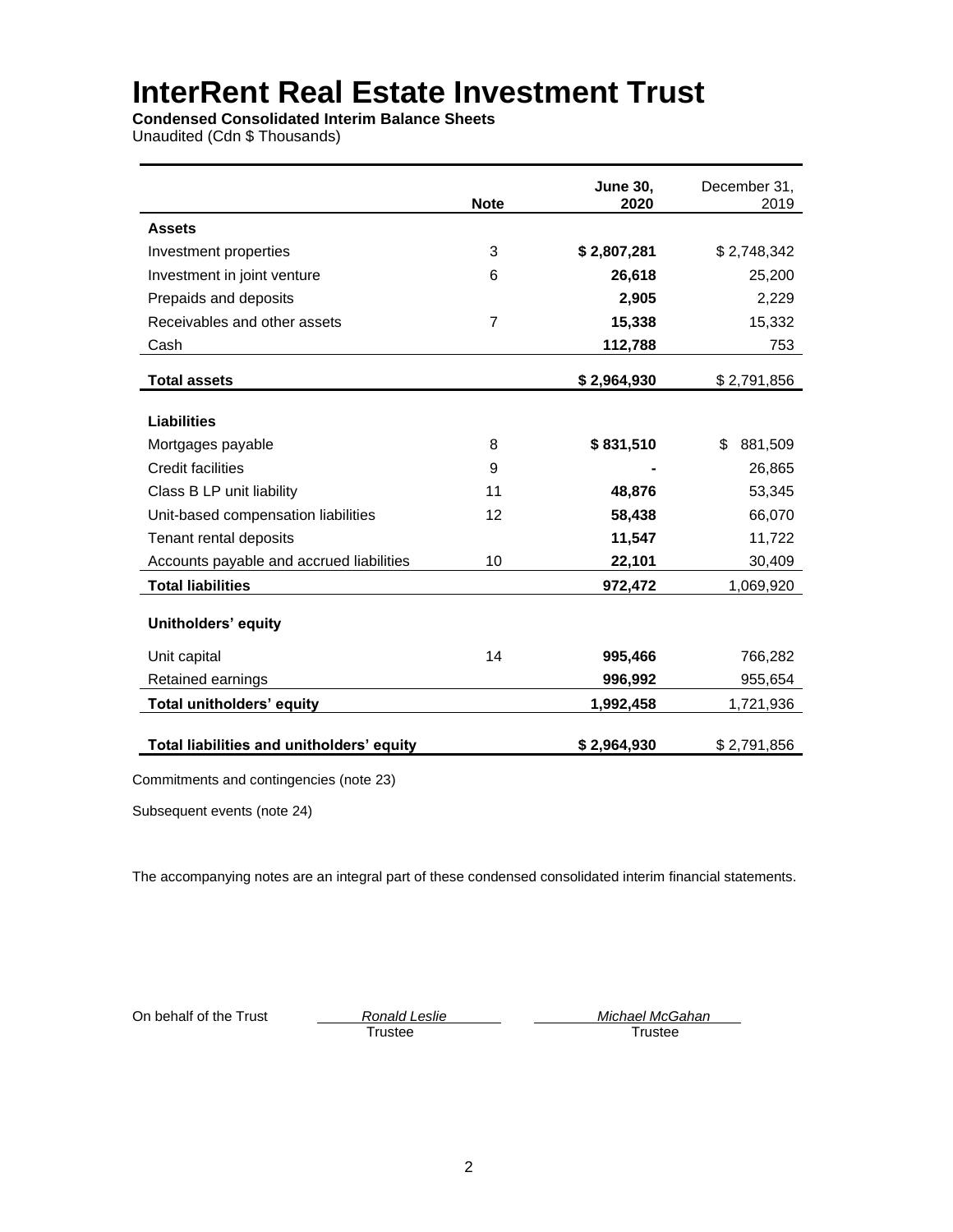**Condensed Consolidated Interim Statements of Income**

**For the three and six months ended June 30**

Unaudited (Cdn \$ Thousands)

|                                                       |             | Three months ended<br>June 30 |          |          | <b>Six months ended</b><br>June 30 |
|-------------------------------------------------------|-------------|-------------------------------|----------|----------|------------------------------------|
|                                                       | <b>Note</b> | 2020                          | 2019     | 2020     | 2019                               |
| <b>Operating Revenues</b>                             |             |                               |          |          |                                    |
| Revenue from investment properties                    | 15          | \$39,004                      | \$34,742 | \$78,372 | \$68,473                           |
| <b>Operating Expenses</b>                             |             |                               |          |          |                                    |
| Property operating costs                              |             | 6,907                         | 5,110    | 13,201   | 9,948                              |
| Property taxes                                        |             | 4,749                         | 4,299    | 9,467    | 8,587                              |
| <b>Utilities</b>                                      |             | 2,510                         | 2,291    | 6,158    | 5,736                              |
| Total operating expenses                              |             | 14,166                        | 11,700   | 28,826   | 24,271                             |
| Net operating income                                  |             | 24,838                        | 23,042   | 49,546   | 44,202                             |
| Financing costs                                       | 16          | 6,459                         | 6,521    | 13,379   | 12,793                             |
| Administrative costs                                  |             | 2,790                         | 2,807    | 5,777    | 5,792                              |
| Income before other income and expenses               |             | 15,589                        | 13,714   | 30,390   | 25,617                             |
| Other income and expenses                             |             |                               |          |          |                                    |
| Fair value adjustments of investment properties       | 3           | 15,994                        | 18,402   | 16,976   | 35,288                             |
| Loss on disposition of investment properties          | 5           |                               |          |          | (675)                              |
| Income from joint ventures                            | 6           | 10                            |          | 21       |                                    |
| Other fair value gains/(losses)                       | 17          | (8, 266)                      | 5,227    | 14,443   | (8,721)                            |
| Interest on units classified as financial liabilities | 18          | (613)                         | (548)    | (1, 205) | (1,084)                            |
| Net income for the period                             |             | \$22,714                      | \$36,795 | \$60,625 | \$50,425                           |

The accompanying notes are an integral part of these condensed consolidated interim financial statements.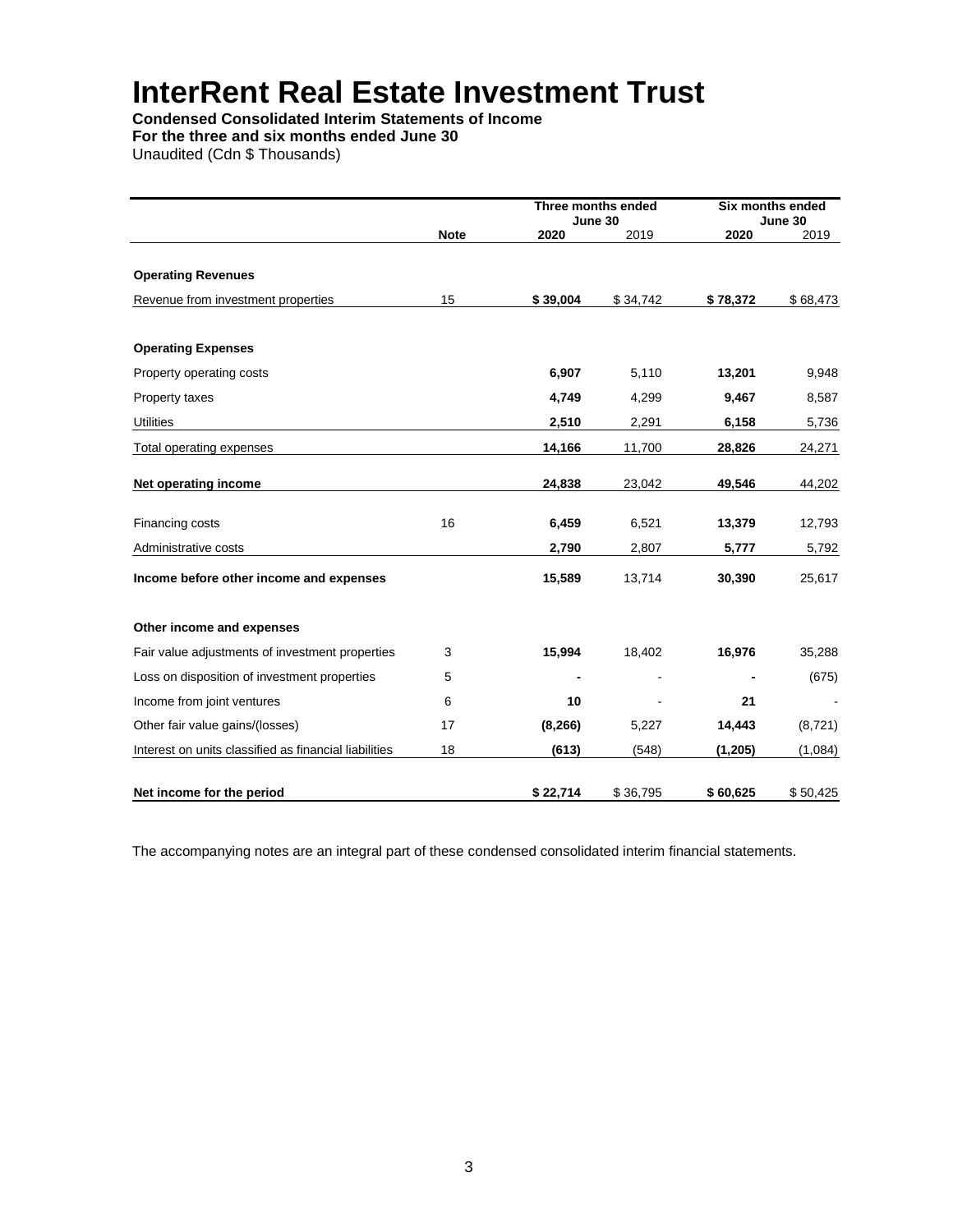**Condensed Consolidated Interim Statements of Changes in Unitholders' Equity**

**For the six months ended June 30**

Unaudited (Cdn \$ Thousands)

|                                       | Trust<br>units | <b>Cumulative</b><br>profit | <b>Cumulative</b><br>distributions to<br><b>Unitholders</b> | <b>Retained</b><br>earnings | Total<br>Unitholders'<br>equity |
|---------------------------------------|----------------|-----------------------------|-------------------------------------------------------------|-----------------------------|---------------------------------|
| Balance, January 1, 2019              | \$558,615      | \$715,538                   | \$(111,365)                                                 | \$604,173                   | \$1,162,788                     |
| Units issued                          | 7,160          |                             |                                                             |                             | 7,160                           |
| Net income for the period             |                | 50,425                      |                                                             | 50,425                      | 50,425                          |
| Distributions declared to Unitholders |                |                             | (15, 425)                                                   | (15, 425)                   | (15, 425)                       |
| <b>Balance, June 30, 2019</b>         | \$565,775      | \$765,963                   | \$(126,790)                                                 | \$639,173                   | \$1,204,948                     |
| Balance, January 1, 2020              | \$766,282      | \$1,100,427                 | \$ (144, 773)                                               | \$955,654                   | \$1,721,936                     |
| Units issued (note 14)                | 229,184        |                             |                                                             |                             | 229,184                         |
| Net income for the period             |                | 60,625                      |                                                             | 60,625                      | 60,625                          |
| Distributions declared to Unitholders |                |                             | (19, 287)                                                   | (19, 287)                   | (19, 287)                       |
| <b>Balance, June 30, 2020</b>         | \$995,466      | \$1,161,052                 | \$(164,060)                                                 | \$996,992                   | \$1,992,458                     |

The accompanying notes are an integral part of these condensed consolidated interim financial statements.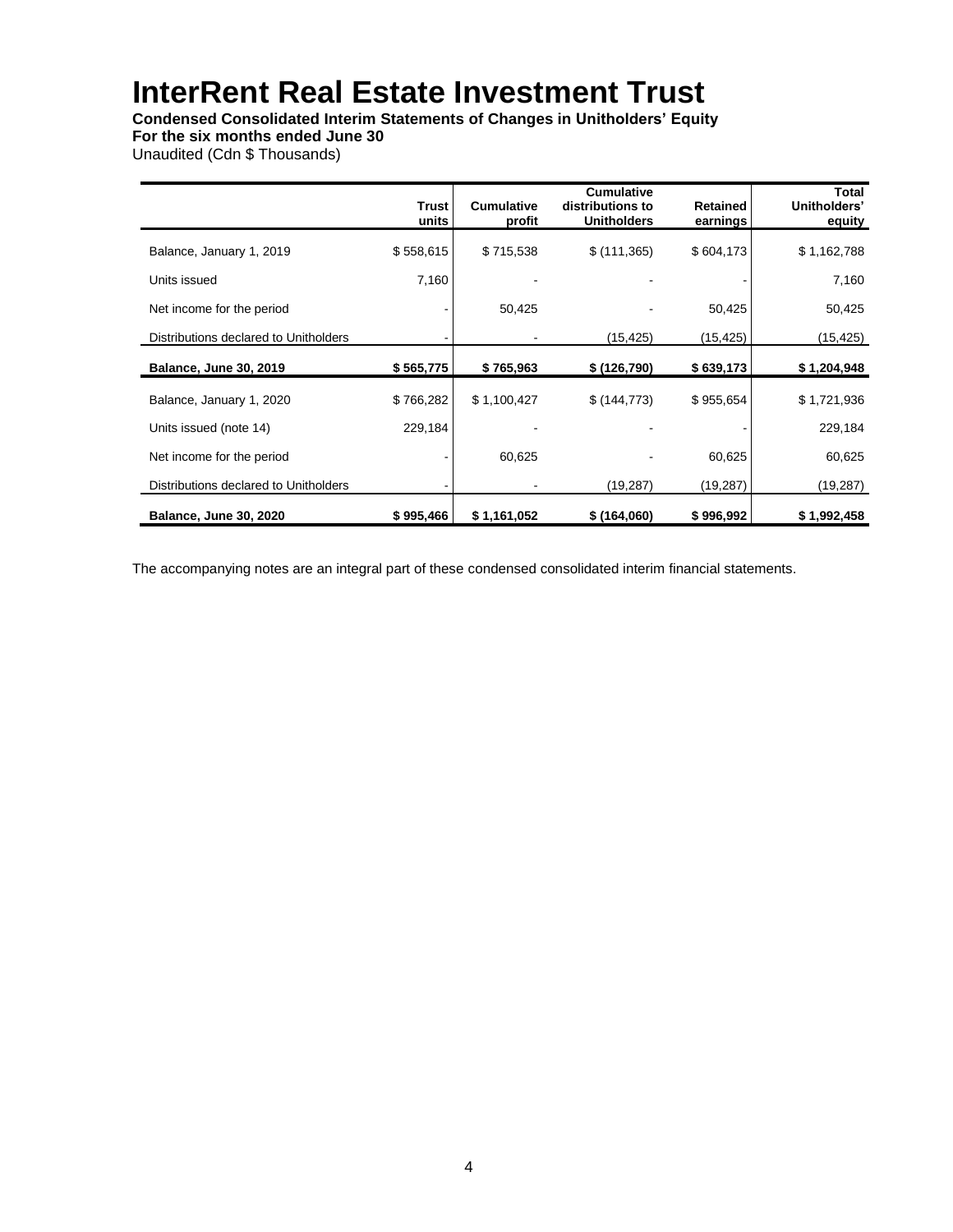**Condensed Consolidated Interim Statements of Cash Flows For the three and six months ended June 30**

(Cdn \$ Thousands)

|                                                            |             | Three months ended |           | Six months ended |                 |
|------------------------------------------------------------|-------------|--------------------|-----------|------------------|-----------------|
|                                                            | <b>Note</b> | June 30<br>2020    | 2019      | 2020             | June 30<br>2019 |
|                                                            |             |                    |           |                  |                 |
| Cash flows from/(used in) operating activities             |             |                    |           |                  |                 |
| Net income for the period                                  |             | \$22,714           | \$36,795  | \$60,625         | \$50,425        |
|                                                            |             |                    |           |                  |                 |
| Add items not affecting cash:                              |             |                    |           |                  |                 |
| Income from joint ventures                                 | 6           | (10)               |           | (21)             |                 |
| Loss on disposition of investment properties               | 5           |                    |           |                  | 675             |
| Amortization                                               |             | 162                | 135       | 317              | 268             |
| Fair value adjustments on investment properties            | 3           | (15, 994)          | (18, 402) | (16, 976)        | (35, 288)       |
| Other fair value (gains)/losses                            | 17          | 8,266              | (5,227)   | (14, 443)        | 8,721           |
| Unit-based compensation expense                            | 12          | 1,324              | 1,039     | 4,578            | 4,367           |
| Financing costs                                            | 16          | 6,459              | 6,521     | 13,379           | 12,793          |
| Interest expense                                           | 16          | (6, 329)           | (6, 299)  | (13,096)         | (12, 340)       |
| Tenant inducements                                         |             | 131                | 164       | 263              | 329             |
|                                                            |             | 16,723             | 14,726    | 34,626           | 29,950          |
| Net income items related to financing activities           | 18          | 264                | 247       | 528              | 494             |
| Changes in non-cash operating assets and liabilities       | 19          | 2,648              | (25)      | (3,964)          | 980             |
|                                                            |             |                    |           |                  |                 |
| Cash from operating activities                             |             | 19,635             | 14,948    | 31,190           | 31,424          |
| Cash flows from/(used in) investing activities             |             |                    |           |                  |                 |
| Acquisition of investment properties                       | 4           | (43)               | (73, 495) | (20, 033)        | (107, 054)      |
| Investment in joint ventures                               | 6           | (418)              | (324)     | (1, 397)         | (703)           |
| Proceeds from sale of investment properties                | 5           |                    | 41,124    |                  | 75,634          |
| Additions to investment properties                         | 3           | (13,802)           | (18, 955) | (28,079)         | (34, 760)       |
|                                                            |             |                    |           |                  |                 |
| Cash used in investing activities                          |             | (14, 263)          | (51,650)  | (49, 509)        | (66, 883)       |
|                                                            |             |                    |           |                  |                 |
| Cash flows from/(used in) financing activities             |             |                    |           |                  |                 |
| Mortgage and loan repayments                               |             | (78, 482)          | (4,399)   | (91, 994)        | (14, 548)       |
| Mortgage advances                                          |             |                    |           | 42,227           |                 |
| Financing fees                                             |             | (333)              |           | (568)            | (17)            |
| Credit facility advances/(repayments)                      |             | (37, 245)          | 46,715    | (26, 865)        | 61,705          |
| Trust units issued, net of issue costs                     | 14          | 220,528            | 60        | 220,905          | 449             |
| Deferred units purchased and cancelled                     | 12          | (385)              |           | (609)            | (1,017)         |
| Interest paid on units classified as financial liabilities | 18          | (264)              | (247)     | (528)            | (494)           |
| Distributions paid                                         | 19          | (6, 440)           | (5, 186)  | (12, 214)        | (10, 217)       |
| <b>Cash from financing activities</b>                      |             | 97,379             | 36,943    | 130,354          | 35,861          |
| Increase in cash during the period                         |             | 102,751            | 241       | 112,035          | 402             |
| Cash at the beginning of period                            |             | 10,037             | 684       | 753              | 523             |
| Cash at end of period                                      |             | \$112,788          | \$925     | \$112.788        | \$925           |

The accompanying notes are an integral part of these condensed consolidated interim financial statements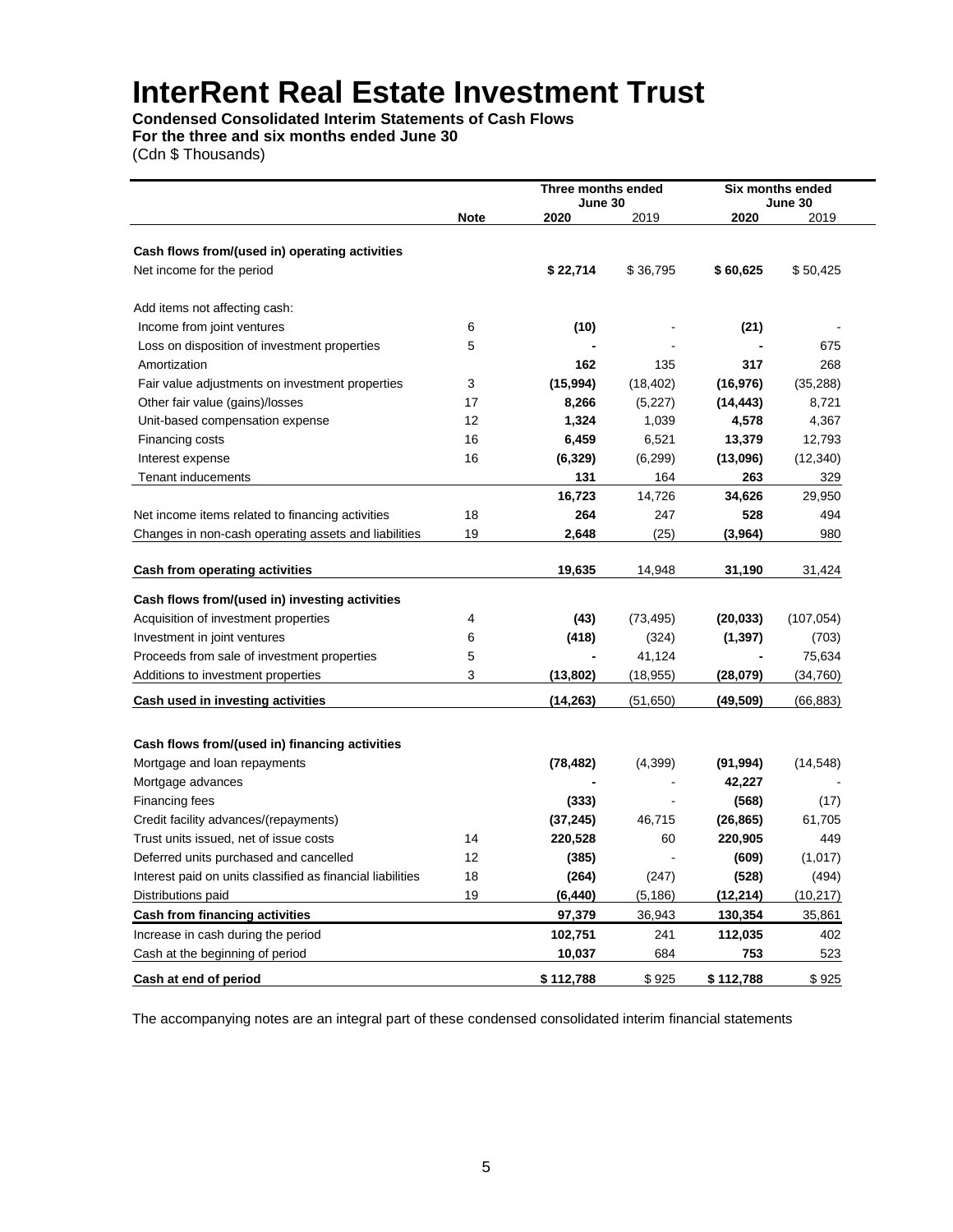**Notes to Condensed Consolidated Interim Financial Statements For the six months ended June 30, 2020 and 2019 and as at December 31, 2019** Unaudited (Cdn \$ Thousands except unit amounts)

#### **1. ORGANIZATIONAL INFORMATION**

InterRent Real Estate Investment Trust (the "Trust" or the "REIT") is an unincorporated, open-ended real estate investment trust created pursuant to a Declaration of Trust, dated October 10, 2006, and most recently amended and restated on May 21, 2019, under the laws of the Province of Ontario.

The Trust was created to invest in income producing residential properties within Canada. InterRent REIT Trust Units are listed on the Toronto Stock Exchange under the symbol IIP.UN. The registered office of the Trust and its head office operations are located at 485 Bank Street, Suite 207, Ottawa, Ontario, K2P 1Z2.

These condensed consolidated interim financial statements for the period ended June 30, 2020 were authorized for issuance by the Trustees of the Trust on August 10, 2020.

#### **2. BASIS OF PRESENTATION**

#### **Statement of compliance**

These condensed consolidated interim financial statements have been prepared in accordance with IAS 34, "Interim Financial Reporting" as issued by the International Accounting Standards Board ("IASB"). Accordingly, certain information and footnote disclosure normally included in the annual financial statements prepared in accordance with International Financial Reporting Standards ("IFRS"), as issued by the IASB, have been omitted or condensed.

The financial statements have been presented in Canadian dollars, which is the Trust's functional currency, rounded to the nearest thousand unless otherwise indicated.

These condensed consolidated interim financial statements should be read in conjunction with the Trust's annual consolidated financial statements for the year ended December 31, 2019.

#### **Basis of presentation**

The Trust presents its consolidated balance sheets based on the liquidity method, whereby all assets and liabilities are presented in increasing order of liquidity.

These condensed consolidated interim financial statements have been prepared on a historical cost basis except for:

- i) Investment properties, which are measured at fair value (except for investment properties under development where fair value is not reliably determinable);
- ii) Financial assets and financial liabilities classified as "fair value through profit and loss", which are measured at fair value; and
- iii) Unit-based compensation liabilities and Class B LP unit liability which are measured at fair value.

#### **Significant accounting policies**

The condensed consolidated interim financial statements have been prepared using the same accounting policies and methods as those used in the consolidated financial statements for the year ended December 31, 2019.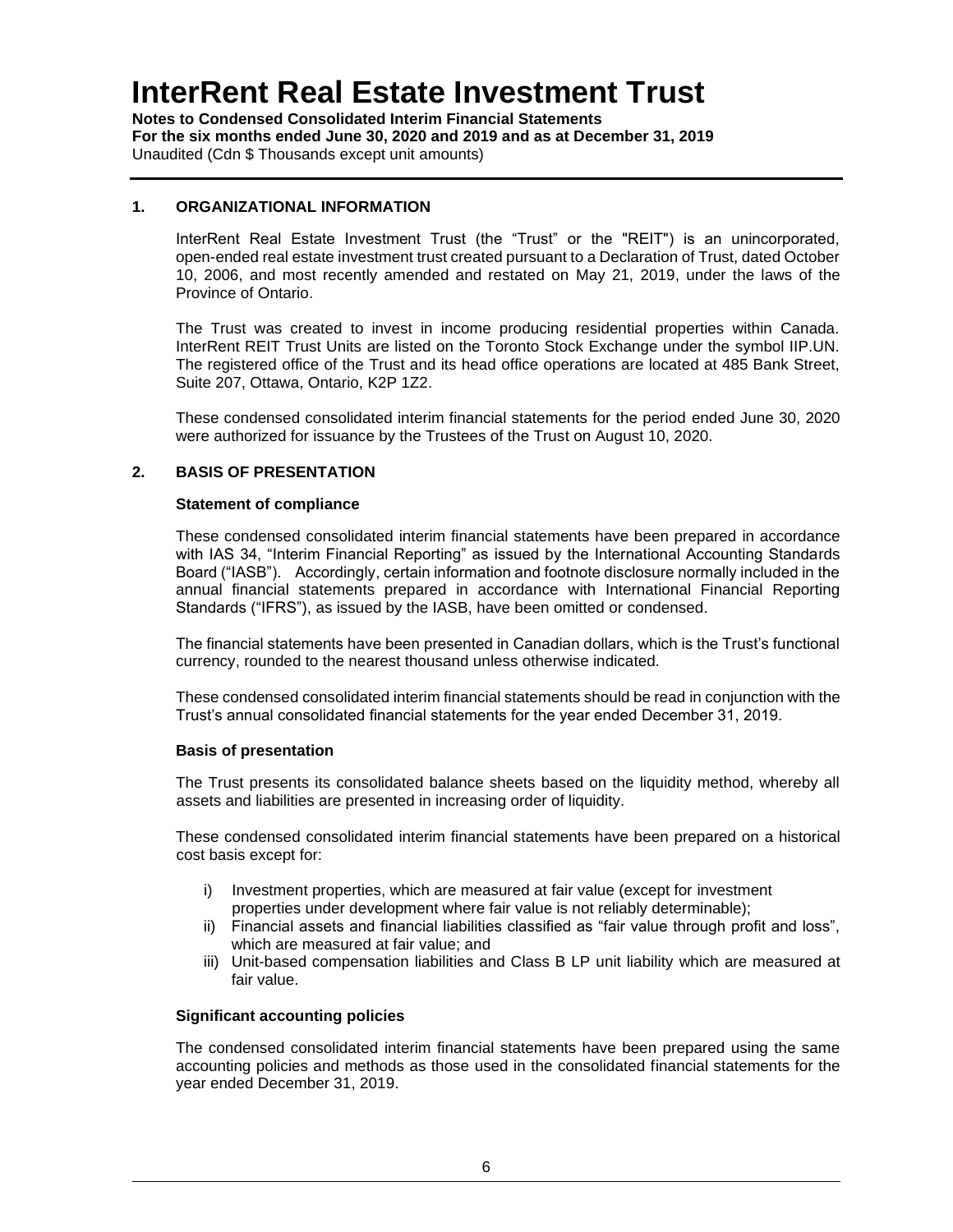**Notes to Condensed Consolidated Interim Financial Statements For the six months ended June 30, 2020 and 2019 and as at December 31, 2019** Unaudited (Cdn \$ Thousands except unit amounts)

### **2. BASIS OF PRESENTATION (Continued)**

### **Basis of consolidation**

The condensed consolidated interim financial statements include the accounts of the Trust and its wholly-owned subsidiaries. All intercompany balances and transactions have been eliminated upon consolidation. Subsidiaries are entities over which the Trust has control and are consolidated from the date control commences until control ceases. Control is achieved when the Trust has power over the investee; is exposed, or has rights, to variable returns from its involvement with the investee; and has the ability to use its power to affect its returns.

#### **Critical accounting estimates and judgments in applying accounting policies**

The preparation of financial statements in accordance with IAS 34 requires the use of certain critical accounting estimates. It also requires management to exercise judgment when applying the Trust's accounting policies. The critical accounting estimates and judgments have been set out in notes 2 and 3 to the Trust's consolidated financial statements for the year ended December 31, 2019.

On March 11, 2020, the World Health Organization declared COVID-19 a global pandemic. The duration and impact of the COVID-19 pandemic on the Trust is unknown at this time. As such, it is not possible to reliably estimate the length and severity of COVID-19 related impacts on the financial results and operations of the Trust. Any estimates are therefore subject to significant uncertainty, and may materially and adversely affect the Trust's operations and financial results.

In light of the COVID-19 pandemic, management has made judgments in determining the valuation inputs used in its internal valuation model to measure fair value of investment properties. The carrying value for the Trust's investment properties reflects its best estimate for the highest and best use as at June 30, 2020 (note 3).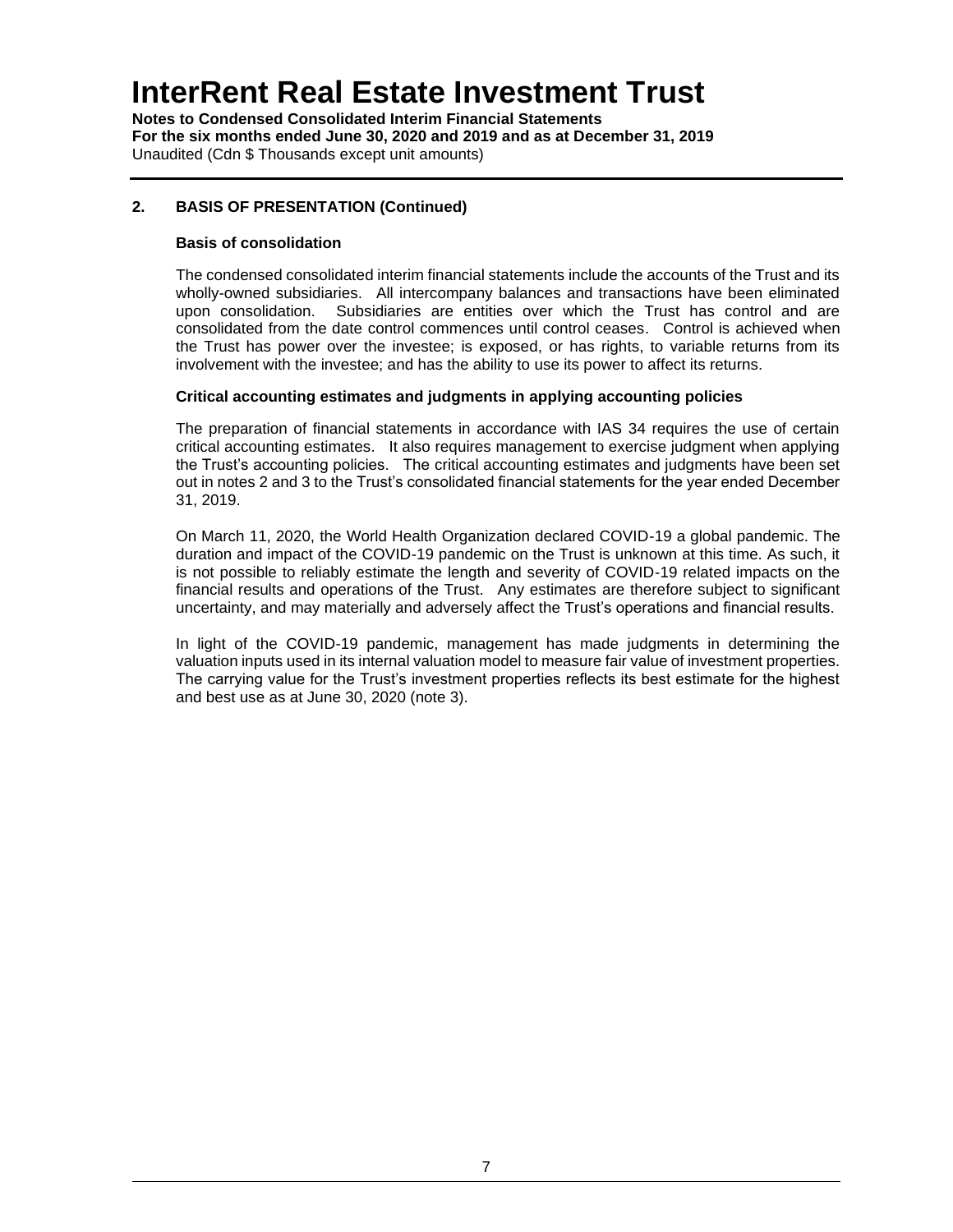**Notes to Condensed Consolidated Interim Financial Statements For the six months ended June 30, 2020 and 2019 and as at December 31, 2019** Unaudited (Cdn \$ Thousands except unit amounts)

#### **3. INVESTMENT PROPERTIES**

Investment properties include income properties, properties under development and land held for development.

|                              | June 30, 2020 | December 31, 2019 |
|------------------------------|---------------|-------------------|
| Income properties            | \$2.769.916   | \$2.713.669       |
| Properties under development | 37,365        | 34.673            |
|                              | \$2,807,281   | \$2,748,342       |

#### **Income properties:**

|                              | June 30, 2020 | December 31, 2019 |
|------------------------------|---------------|-------------------|
|                              |               |                   |
| Balance, beginning of period | \$2,713,669   | \$2,021,874       |
| Acquisitions (note 4)        | 18.604        | 297,436           |
| Property capital investments | 20,667        | 76.208            |
| Fair value adjustments       | 16.976        | 353,160           |
| Dispositions (note 5)        | ۰             | (35,009)          |
|                              | \$2,769,916   | \$2,713,669       |

#### **Properties under development:**

Properties that are undergoing a significant amount of development work to prepare the property for use as income properties.

|                                         | <b>June 30, 2020</b> |        | December 31, 2019 |        |  |
|-----------------------------------------|----------------------|--------|-------------------|--------|--|
|                                         |                      |        |                   |        |  |
| Balance, beginning of period            |                      | 34.673 |                   |        |  |
| Acquisitions (note 5)                   |                      | 1.429  |                   | 22,285 |  |
| Transfer from land held for development |                      |        |                   | 10.481 |  |
| Property capital investments            |                      | 1.263  |                   | 1.907  |  |
|                                         |                      | 37,365 |                   | 34,673 |  |

#### **Land held for development:**

|                                          | June 30, 2020            | December 31, 2019 |           |  |
|------------------------------------------|--------------------------|-------------------|-----------|--|
|                                          |                          |                   |           |  |
| Balance, beginning of period             | $\blacksquare$           |                   | 55.177    |  |
| Property capital investments             | $\blacksquare$           |                   | 2.116     |  |
| Transfer to properties under development | $\blacksquare$           |                   | (10, 481) |  |
| Disposition (note 6)                     | $\blacksquare$           |                   | (46, 812) |  |
|                                          | $\overline{\phantom{0}}$ |                   |           |  |

The fair value of the income properties is determined internally by the Trust. The fair value methodology of the Trust's investment properties is considered a level 3 as significant unobservable inputs are required to determine fair value.

The Trust determined the fair value of each income property internally based upon the direct capitalization income approach method of valuation. The fair value was determined by applying a capitalization rate to forecasted stabilized net operating income ("SNOI"), which incorporates turnover estimates, market rent adjustments, allowances for vacancy, management fees, labour and repairs and maintenance for the property. In order to substantiate management's valuation, the Trust engaged a leading independent national real estate appraisal firm to provide appraisals for substantially all of the portfolio at December 31, 2019. The Trust engaged the firm once again to review and advise of any significant changes in any of the key input assumptions in the model (such as capitalization rate, turnover estimate and market rent adjustments) as at June 30, 2020, in order for the Trust to complete its internal valuations.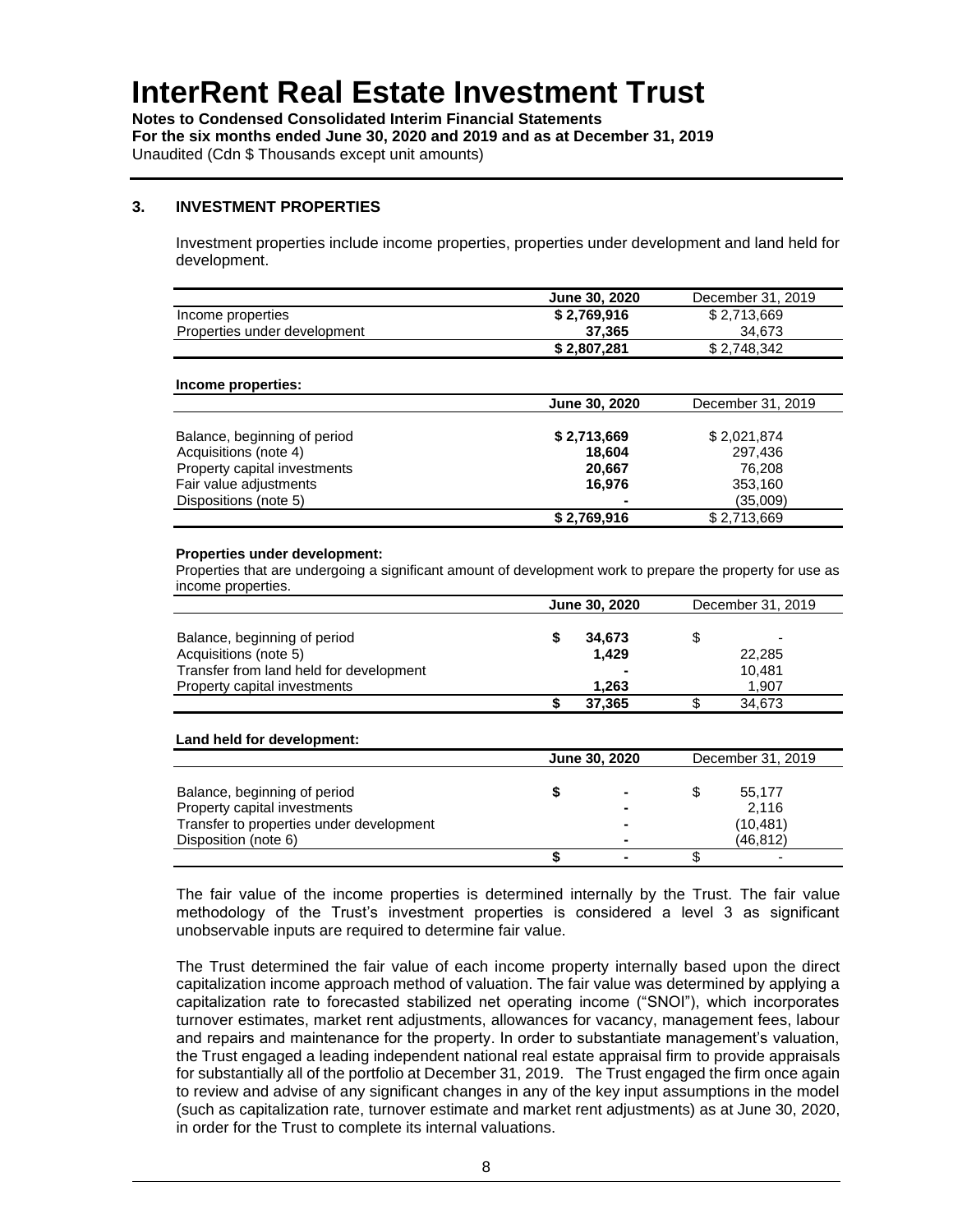**Notes to Condensed Consolidated Interim Financial Statements For the six months ended June 30, 2020 and 2019 and as at December 31, 2019** Unaudited (Cdn \$ Thousands except unit amounts)

#### **3. INVESTMENT PROPERTIES (Continued)**

The capitalization rate assumptions for the income properties are included in the following table:

|                            | June 30, 2020     |                  | December 31, 2019 |                         |  |
|----------------------------|-------------------|------------------|-------------------|-------------------------|--|
|                            | Range             | Weighted average | Range             | <b>Weighted average</b> |  |
| <b>Capitalization rate</b> | $3.25\% - 6.00\%$ | 4.23%            | $3.25\% - 6.00\%$ | 4.24%                   |  |

The direct capitalization income approach method of valuation requires that SNOI be divided by a capitalization rate ("Cap Rate") to determine a fair value. As such, changes in both SNOI and Cap Rate could significantly alter the fair value of the investment properties. The tables below summarize the impact of changes in both SNOI and Cap Rate on the Trust's fair value of the income properties:

#### **As at June 30, 2020**

| <b>Forecasted stabilized net</b><br>operating income |       | $-3%$       | $-1\%$      | As estimated | $+1%$       | $+3%$       |  |
|------------------------------------------------------|-------|-------------|-------------|--------------|-------------|-------------|--|
|                                                      |       | \$113.652   | \$115.995   | \$117.167    | \$118.339   | \$120.682   |  |
| <b>Capitalization rate</b>                           |       |             |             |              |             |             |  |
| $-0.25%$                                             | 3.98% | \$2,855,578 | \$2.914.456 | \$2.943.894  | \$2,973,333 | \$3.032.211 |  |
| Cap rate used                                        | 4.23% | \$2,686,808 | \$2.742.206 | \$2,769,916  | \$2.797.604 | \$2,853,003 |  |
| $+0.25%$                                             | 4.48% | \$2.536.875 | \$2.589.181 | \$2,615,335  | \$2,641,488 | \$2,693,795 |  |

#### As at December 31, 2019

| Forecasted stabilized net<br>operating income |       | $-3%$       | $-1\%$      | As estimated | $+1%$       | $+3%$       |
|-----------------------------------------------|-------|-------------|-------------|--------------|-------------|-------------|
|                                               |       | \$111.608   | \$113.909   | \$115,060    | \$116.211   | \$118.512   |
| <b>Capitalization rate</b>                    |       |             |             |              |             |             |
| $-0.25%$                                      | 3.99% | \$2.797.198 | \$2,854,872 | \$2,883,709  | \$2,912,546 | \$2,970,221 |
| Cap rate used                                 | 4.24% | \$2,632,269 | \$2,686,542 | \$2,713,669  | \$2,740,816 | \$2,795,090 |
| $+0.25%$                                      | 4.49% | \$2,485,706 | \$2,536,958 | \$2,562,584  | \$2,588,209 | \$2,639,461 |

Land held for development is measured initially at cost, including transaction costs and subsequently measured at fair value.

The two properties under development are valued at acquisition cost plus development costs. The direct capitalization income approach method of valuation is not a reliable measure as the properties are undergoing a significant amount of work which will affect multiple components of the estimated net operating income as well as the Cap Rate. The Trust expects the fair value of the properties to be reliably determinable when development is substantially complete, and will measure both investment properties under development at cost until either its fair value becomes reliably determinable or development is completed (whichever is earlier).

Cash outflow used for additions to investment properties for the three and six months ended:

|                                                                                    | Three months ended<br>June 30 |              | Six months ended<br>June 30 |  |
|------------------------------------------------------------------------------------|-------------------------------|--------------|-----------------------------|--|
|                                                                                    | 2020                          | 2019         | 2019<br>2020                |  |
| Property capital investments<br>Changes in non-cash investing accounts payable and | \$ (9,045)                    | \$ (23, 423) | $$ (21,930) \ $ (37,462)$   |  |
| accrued liabilities                                                                | (4.757)                       | 4.468        | (6, 149)<br>2.702           |  |
|                                                                                    | \$(13,802)                    | \$(18, 955)  | \$ (28,079)<br>\$ (34,760)  |  |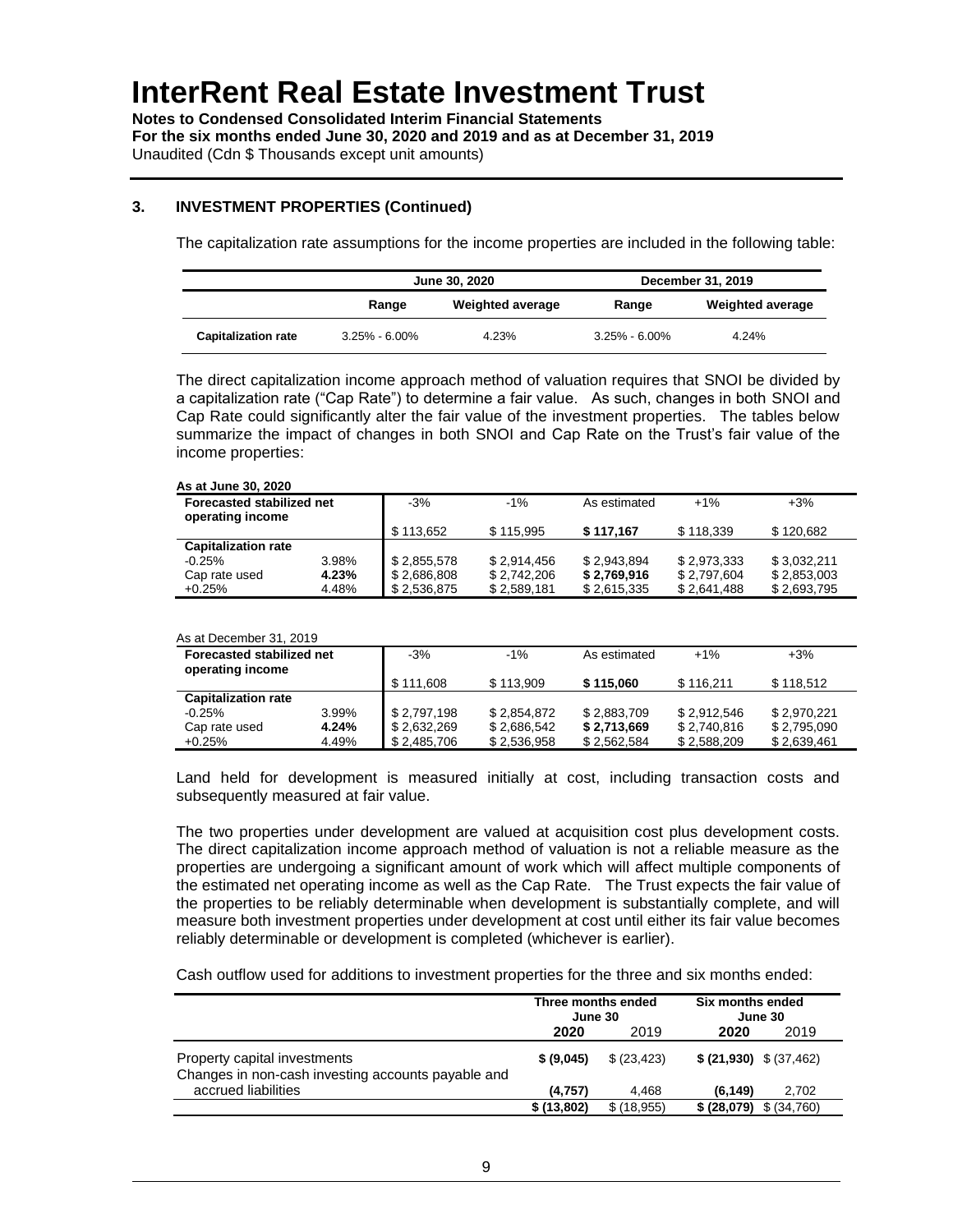**Notes to Condensed Consolidated Interim Financial Statements For the six months ended June 30, 2020 and 2019 and as at December 31, 2019** Unaudited (Cdn \$ Thousands except unit amounts)

### **4. INVESTMENT PROPERTY ACQUISITIONS**

During the six months ended June 30, 2020, the Trust completed the following investment property acquisitions, which have contributed to the operating results effective from the acquisition date:

| <b>Acquisition Date</b>       | Suite<br>Count | <b>Total Acquisition</b><br>Costs | Mortgage<br>Fundina      | <b>Interest Rate</b> | <b>Maturity Date</b> |
|-------------------------------|----------------|-----------------------------------|--------------------------|----------------------|----------------------|
| February 27, 2020             | 57             | \$18.604                          | \$13.613                 | 2.59%                | March 2, 2021        |
| March 31, 2020 <sup>(1)</sup> |                | 1.429                             | $\overline{\phantom{a}}$ | $-9/20$              | n/a                  |
|                               | 61             | \$20.033                          | \$13,613                 |                      |                      |

 $<sup>(1)</sup>$  Development site (0.11 acres) includes a fourplex which will be operated during the interim period prior to construction.</sup>

During the six months ended June 30, 2019, the Trust completed the following investment property acquisitions, which have contributed to the operating results effective from the acquisition date:

| <b>Acquisition Date</b>       | <b>Suite</b><br>Count    | <b>Total Acquisition</b><br>Costs | Mortgage<br><b>Funding</b> | <b>Interest Rate</b> | <b>Maturity Date</b> |
|-------------------------------|--------------------------|-----------------------------------|----------------------------|----------------------|----------------------|
| February 12, 2019             | 30                       | \$8,553                           | \$4,608                    | 3.210%               | March 1, 2028        |
| February 12, 2019             | 104                      | 20.171                            | 7,131                      | 3.839%               | February 15, 2024    |
| February 12, 2019             | 33                       | 7,921                             | 2,509                      | 2.760%               | December 15, 2022    |
| February 12, 2019             | 45                       | 12,385                            | 6.541                      | 3.100%               | February 15, 2028    |
| February 12, 2019             | 41                       | 11.980                            | 6.166                      | 3.000%               | March 15, 2028       |
| April 3, 2019                 | 74                       | 11.721                            |                            | $-9/6$               | n/a                  |
| April 24, 2019 <sup>(1)</sup> | $\overline{\phantom{a}}$ | 22.285                            |                            | $-9/6$               | n/a                  |
| June 26, 2019 <sup>(2)</sup>  | 121                      | 39.398                            |                            | $-9/6$               | n/a                  |
|                               | 448                      | \$134.414                         | \$26.955                   |                      |                      |

 $(1)$  vacated office building to be developed into residential suites.

 $(2)$  includes 31,500 sq ft of leasable commercial space

Cash outflow used for investment property acquisitions for the three and six months ended:

|                                       | Three months ended<br>June 30 |                          | Six months ended<br>June 30 |  |
|---------------------------------------|-------------------------------|--------------------------|-----------------------------|--|
|                                       | 2020                          | 2019                     | 2020<br>2019                |  |
| Total acquisition costs               | \$(43)                        | \$ (73, 495)             | $$$ (20,033) $$$ (134,414)  |  |
| Fair value adjustment of assumed debt |                               | $\overline{\phantom{0}}$ | 405                         |  |
| Assumed debt                          | $\blacksquare$                |                          | 26.955<br>۰                 |  |
|                                       | \$ (43)                       | \$ (73, 495)             | $$$ (20,033) $$$ (107,054)  |  |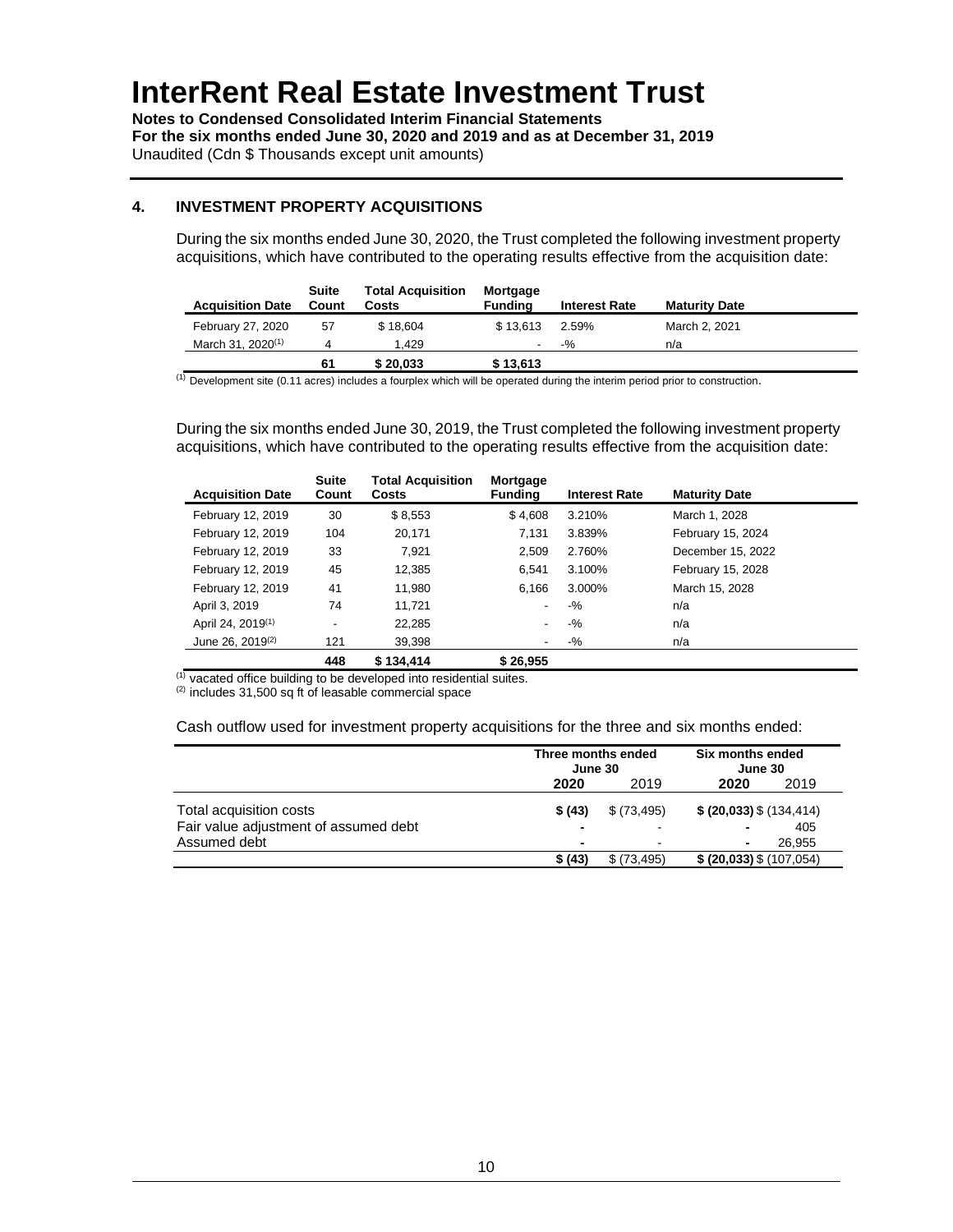**Notes to Condensed Consolidated Interim Financial Statements For the six months ended June 30, 2020 and 2019 and as at December 31, 2019** Unaudited (Cdn \$ Thousands except unit amounts)

### **5. INVESTMENT PROPERTY DISPOSITIONS**

No investment properties were disposed of during the six months ended June 30, 2020.

During the six months ended June 30, 2019, the Trust completed the following investment property dispositions. These dispositions do not meet the definition of discontinued operations under IFRS.

| <b>Disposition Date</b> | <b>Suite Count</b> | <b>Sale Price</b> | <b>Net Proceeds</b> | Mortgage(s)<br><b>Discharged</b> |
|-------------------------|--------------------|-------------------|---------------------|----------------------------------|
| January 17, 2019        | 28                 | \$2,949           | \$2,835             | \$1,031                          |
| January 17, 2019        | 17                 | 1.585             | 1.519               |                                  |
| January 17, 2019        | 12                 | 1.000             | 940                 |                                  |
| January 17, 2019        | 18                 | 1.519             | 1.455               |                                  |
| January 17, 2019        | 70                 | 7.215             | 7,097               |                                  |
| January 17, 2019        | 85                 | 9.015             | 8.878               |                                  |
| January 17, 2019        | 68                 | 6,736             | 6.541               | 2,725                            |
| January 17, 2019        | 22                 | 2.090             | 1.993               | 880                              |
| January 17, 2019        | 29                 | 3.191             | 3.076               | 1,190                            |
| May 30, 2019            |                    | 46,812            | 46,812              |                                  |
| Total                   | 349                | \$82,112          | \$81,146            | \$5,826                          |

A loss of \$675 was recognized for the six months ended June 30, 2019 in connection with these property dispositions. The loss represents the difference between the net proceeds (sale price less closing costs) and the carrying value of the properties at the date of disposition.

Cash inflow received from sale of investment properties for the three and six months ended:

|                             |                | Three months ended<br>June 30 |      | Six months ended<br>June 30 |  |
|-----------------------------|----------------|-------------------------------|------|-----------------------------|--|
|                             | 2020           | 2019                          | 2020 | 2019                        |  |
| Proceeds                    | \$ -           | \$46.812                      | \$-  | \$81,146                    |  |
| Non-cash closing costs      | -              | -                             | ۰    | 176                         |  |
| Investment in joint venture | $\blacksquare$ | (5,688)                       | ۰    | (5,688)                     |  |
|                             | S              | \$41.124                      |      | \$75,634                    |  |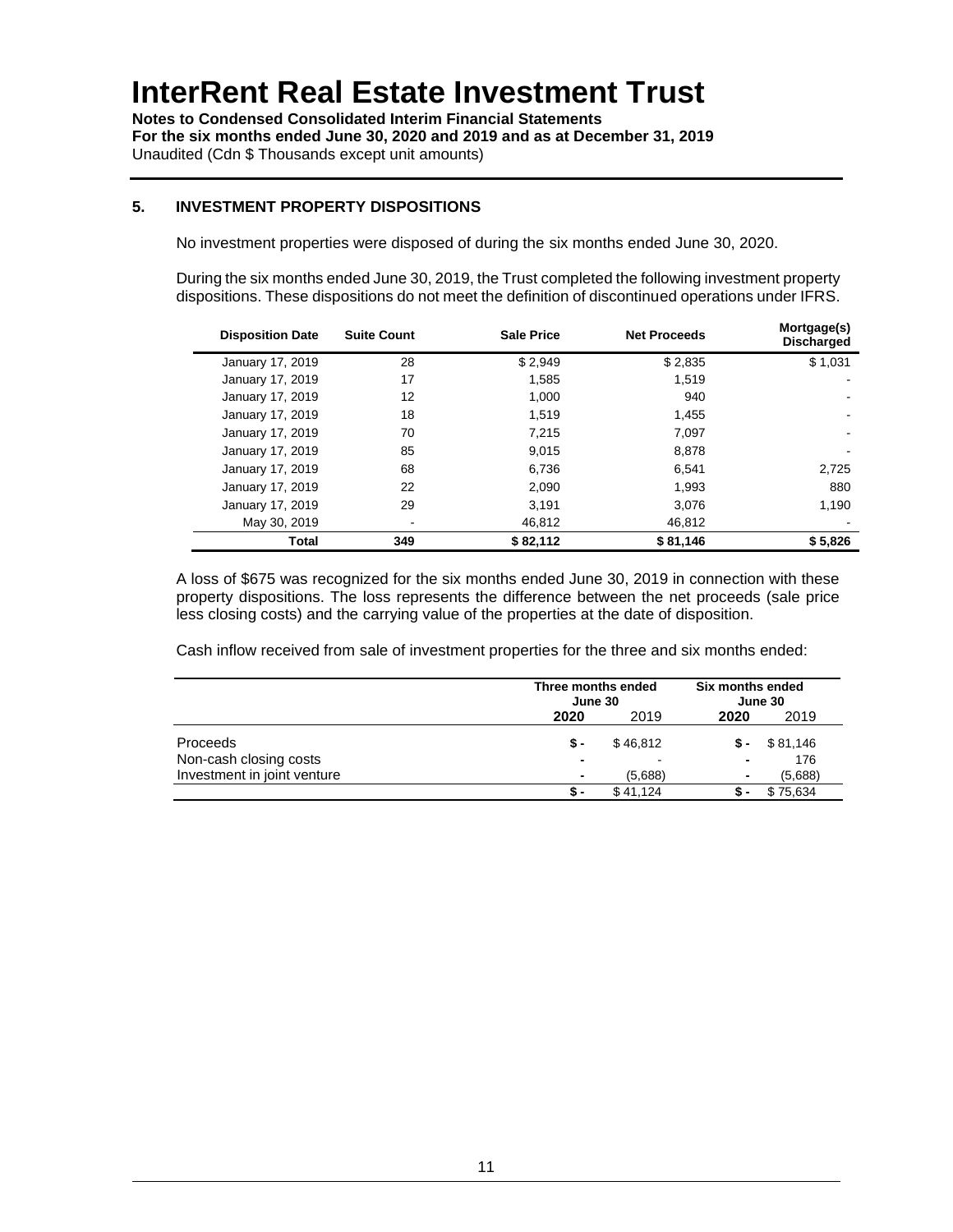**Notes to Condensed Consolidated Interim Financial Statements For the six months ended June 30, 2020 and 2019 and as at December 31, 2019** Unaudited (Cdn \$ Thousands except unit amounts)

#### **6. INVESTMENT IN JOINT VENTURES**

The Trust accounts for its joint venture interests using the equity method. The following table details the Trust's ownership interest in its equity accounted investments:

| <b>Equity Investee</b>                   | Location          | <b>Principal Activity</b>                       | June 30, 2020 | December 31.<br>2019 |
|------------------------------------------|-------------------|-------------------------------------------------|---------------|----------------------|
| <b>TIP Albert Limited</b><br>Partnership | Ottawa            | Develop, own and operate<br>investment property | 33.3%         | 33.3%                |
| <b>Fairview Limited</b><br>Partnership   | <b>Burlington</b> | Develop, own and operate<br>investment property | 25.0%         | 25.0%                |

The Trust is contingently liable for certain obligations of the joint ventures, up to the Trust's interest. All of the net assets of the joint ventures are available for the purpose of satisfying such obligations and guarantees.

The Trust is responsible to fund its total investment in the joint ventures for the development of the investment property.

The following table shows the changes in the carrying value of the investment in joint venture:

|                                                   | June 30, 2020  | December 31, 2019 |
|---------------------------------------------------|----------------|-------------------|
|                                                   |                |                   |
| Balance, beginning of period                      | \$24,693       | \$17,064          |
| Additions                                         | 1,397          | 7,605             |
| Share of net income                               | 21             | 24                |
| <b>Distributions</b>                              | $\blacksquare$ |                   |
|                                                   | \$26,111       | \$24,693          |
| <b>Transaction costs</b>                          | \$507          | \$507             |
| Carrying value of the investment in joint venture | \$26,618       | \$25.200          |

The following tables shows the summarized financial information of the Trust's joint venture:

|                            | June 30, 2020 | December 31, 2019 |
|----------------------------|---------------|-------------------|
|                            |               |                   |
| Current assets             | \$754         | \$765             |
| Non-current assets         | 145,505       | 138,935           |
| <b>Current liabilities</b> | (2,811)       | (1, 141)          |
| Non-current liabilities    | (57, 750)     | (57, 750)         |
| Net assets                 | \$85,698      | 80.809            |
| Trust's share              | \$26,111      | \$24,693          |

|               |      | Three months ended<br>June 30 |       | Six months ended<br>June 30 |
|---------------|------|-------------------------------|-------|-----------------------------|
|               | 2020 | 2019                          | 2020  | 2019                        |
| Revenue       | \$57 | \$ -                          | \$113 | \$ -                        |
| Expenses      | 17   | $\overline{\phantom{a}}$      | 30    |                             |
| Net income    | \$40 | \$                            | \$83  |                             |
| Trust's share | \$10 | Տ. -                          | \$ 21 | .ъ                          |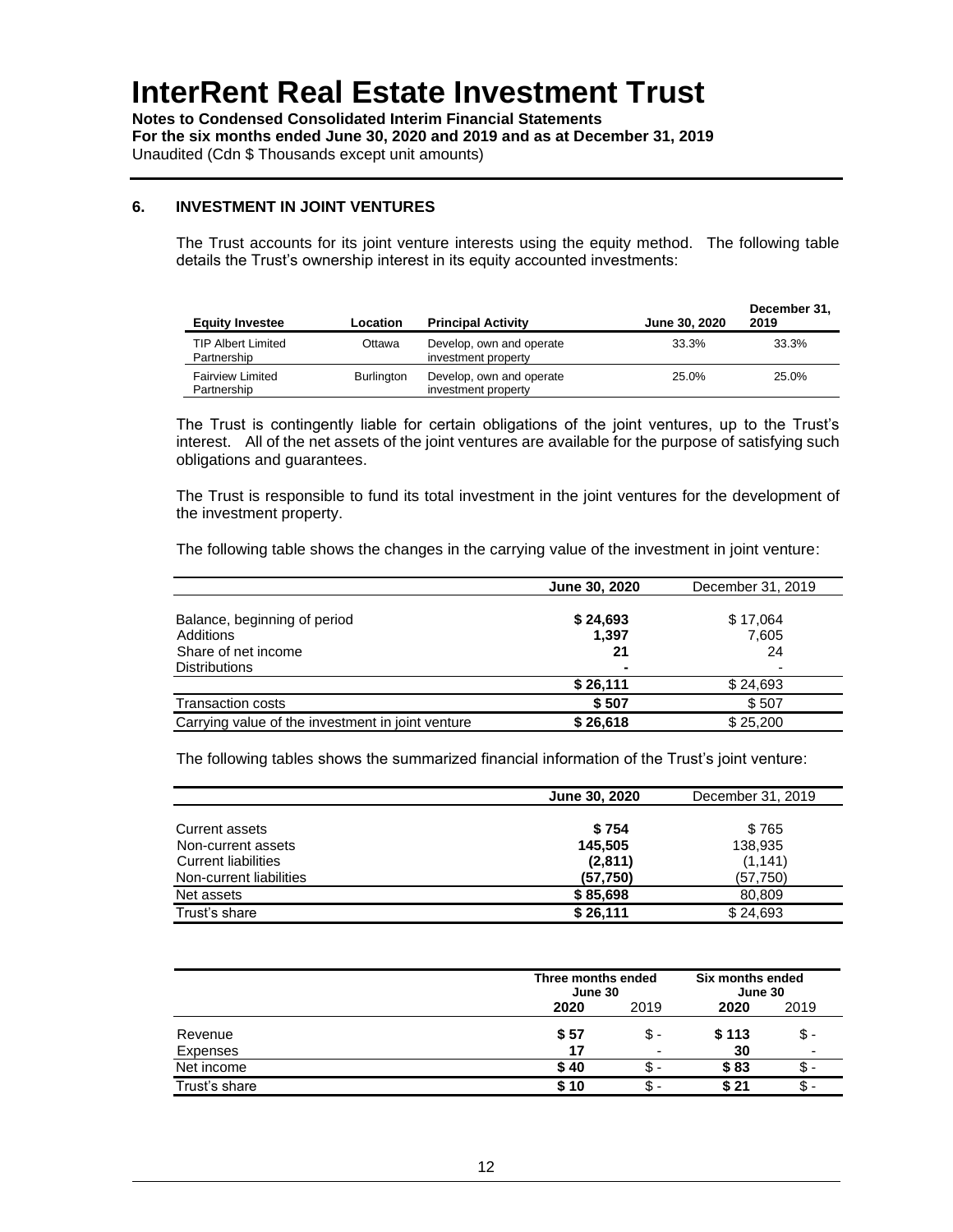**Notes to Condensed Consolidated Interim Financial Statements For the six months ended June 30, 2020 and 2019 and as at December 31, 2019** Unaudited (Cdn \$ Thousands except unit amounts)

### **7. RECEIVABLES AND OTHER ASSETS**

|                                                                | <b>June 30,</b><br>2020 | December 31,<br>2019 |
|----------------------------------------------------------------|-------------------------|----------------------|
| Current:                                                       |                         |                      |
| Rents and other receivables, net of allowance for              |                         |                      |
| uncollectable amounts                                          | \$1,480                 | \$1,528              |
| Tenant inducements (1)                                         | 447                     | 467                  |
|                                                                | \$1,927                 | \$1.995              |
| Non-current:                                                   |                         |                      |
| Automobiles, software, equipment and furniture and fixtures,   |                         |                      |
| net of accumulated amortization of \$2,065 (2019 - \$1,802)    | \$1,998                 | \$1,680              |
| Deferred finance fees on credit facilities, net of accumulated |                         |                      |
| amortization of \$1,678 (2019 - \$1,606)                       | 292                     | 239                  |
| Loan receivable long-term incentive plan (note 13)             | 11,121                  | 11,418               |
|                                                                | \$13,411                | \$13,337             |
|                                                                | \$15,338                | \$15.332             |

(1) Comprised of straight-line rent. This amount is excluded from the determination of the fair value of the investment properties.

### **8. MORTGAGES AND LOANS PAYABLE**

Mortgages are secured by the investment properties and bear interest at a weighted average interest rate of 2.83% (December 31, 2019 – 3.02%).

The mortgages mature at various dates between the years 2020 and 2030.

The aggregate future minimum principal payments, including maturities, are as follows:

|                                                    | 831,510       |  |
|----------------------------------------------------|---------------|--|
| Less: Deferred finance costs and mortgage premiums | 15,731        |  |
|                                                    | 847,241       |  |
| Thereafter                                         | 425,281       |  |
| 2024                                               | 69,912        |  |
| 2023                                               | 81,439        |  |
| 2022                                               | 71,183        |  |
| 2021                                               | 90,707        |  |
| 2020                                               | 108,719<br>\$ |  |
|                                                    |               |  |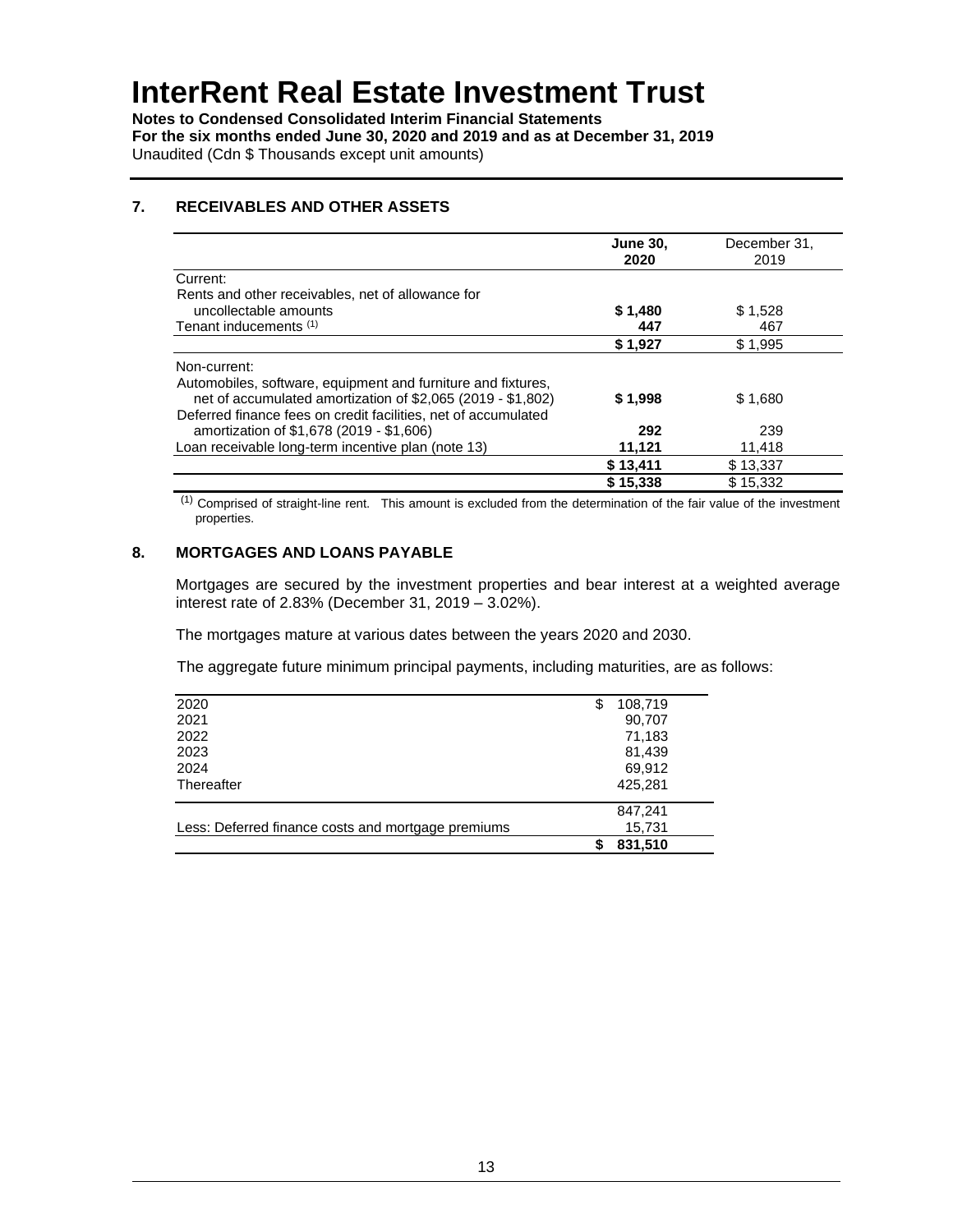**Notes to Condensed Consolidated Interim Financial Statements For the six months ended June 30, 2020 and 2019 and as at December 31, 2019** Unaudited (Cdn \$ Thousands except unit amounts)

### **9. CREDIT FACILITIES**

|                            | <b>June 30,</b><br>2020  | December 31,<br>2019     |
|----------------------------|--------------------------|--------------------------|
| Demand credit facility (i) | - פ                      |                          |
| Term credit facility (ii)  | $\overline{\phantom{a}}$ | 20,435                   |
| Term credit facility (iii) | $\blacksquare$           | 6.430                    |
| Term credit facility (iv)  | $\blacksquare$           | $\overline{\phantom{a}}$ |
|                            |                          | \$26,865                 |

(i) The Trust has a \$2,000 (2019 - \$500) demand credit facility with a Canadian chartered bank secured by a general security agreement. The weighted average interest rate on amounts drawn during the period ended June 30, 2020 was 3.59% (2019 – 4.45%).

- (ii) The Trust has a \$55,000 (2019 \$55,000) term credit facility, maturing in 2022, with a Canadian chartered bank secured by a general security agreement and second collateral mortgages on ten (2019 – ten) of the Trust's properties. Interest is charged at a floating rate plus a pre-defined spread. The weighted average interest rate on amounts drawn during the period ended June 30, 2020 was 3.46% (2019 – 4.65%).
- (iii) The Trust has a \$25,000 (2019 \$25,000) term credit facility, maturing in 2021, with a Canadian chartered bank secured by a general security agreement, first mortgage on one (2019 – one) of the Trust's properties and second collateral mortgages on two (2019 – two) of the Trust's properties. Interest is charged at a floating rate plus a predefined spread. The weighted average interest rate on amounts drawn during the period ended June 30, 2020 was 3.74% (2019 – 4.60%).
- (iv) The Trust has a \$100,000 (2019 \$60,000) term credit facility, maturing in 2021, with a Canadian chartered bank secured by a general security agreement, first mortgages on two (2019 – two) of the Trust's properties and second collateral mortgages on four (2019 – five) of the Trust's properties. Interest is charged at a floating rate plus a predefined spread for prime advances and banker's acceptances. The weighted average interest rate on amounts drawn during the period ended June 30, 2020 was 3.25% (2019 – 3.78%).

### **10. ACCOUNTS PAYABLE AND ACCRUED LIABILITIES**

|                           | <b>June 30,</b> | December 31, |
|---------------------------|-----------------|--------------|
|                           | 2020            | 2019         |
| Accounts payable          | \$2,462         | \$7,219      |
| Accrued liabilities       | 14.361          | 18.328       |
| Accrued distributions     | 3,648           | 3,226        |
| Mortgage interest payable | 1,630           | 1.636        |
|                           | \$22,101        | \$30,409     |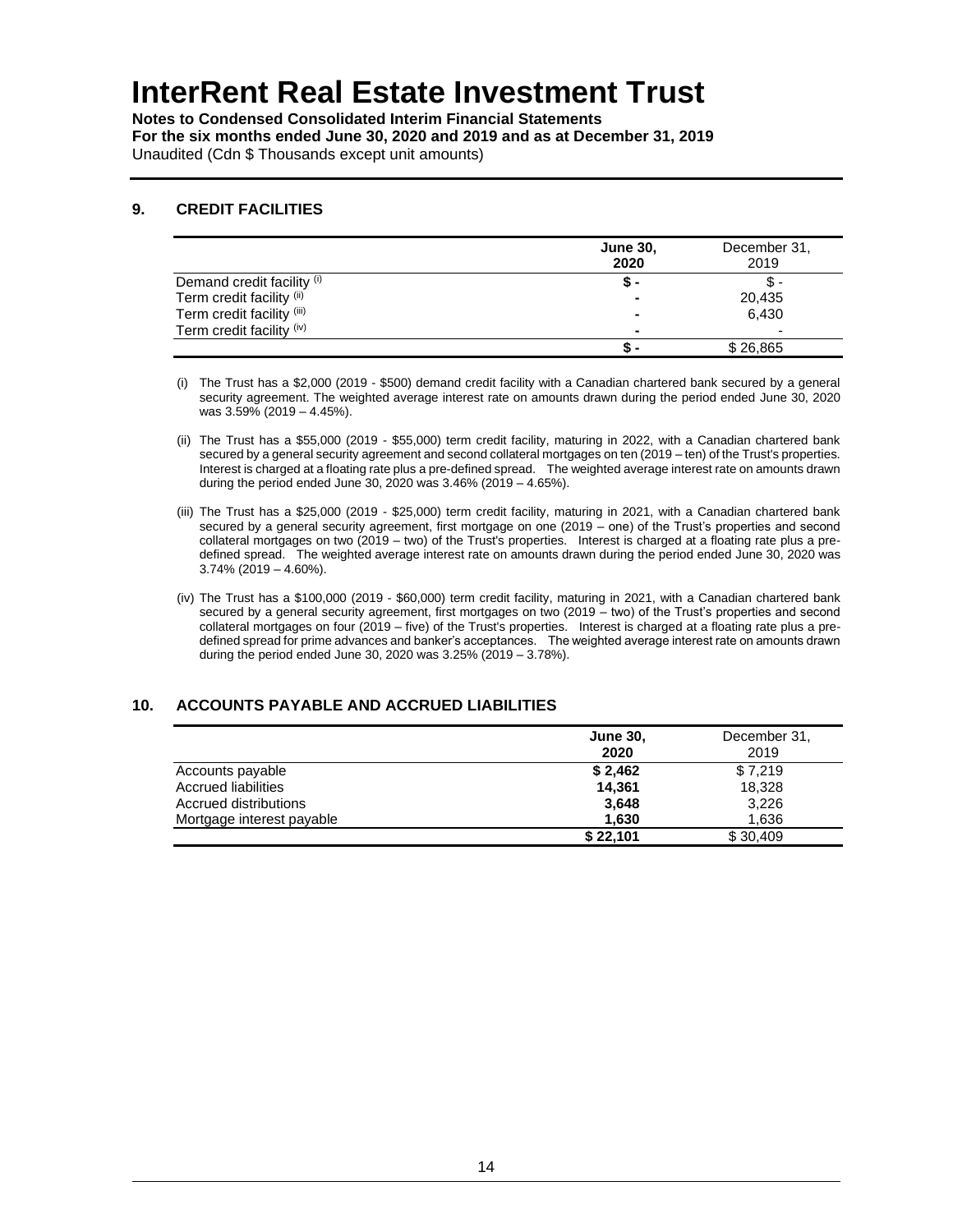**Notes to Condensed Consolidated Interim Financial Statements For the six months ended June 30, 2020 and 2019 and as at December 31, 2019** Unaudited (Cdn \$ Thousands except unit amounts)

### **11. CLASS B LP UNIT LIABILITY**

The Class B LP units are non-transferable, except under certain circumstances, but are exchangeable, on a one-for-one basis, into Trust Units at any time at the option of the holder. Prior to such exchange, distributions will be made on the exchangeable units in an amount equivalent to the distributions which would have been made had the units of Trust been issued.

The Class B LP units are exchangeable on demand for Trust Units, which in turn are redeemable into cash at the option of the holder. As such, Class B LP units are classified as a financial liability.

A summary of Class B LP Unit activity is presented below:

| <b>Number of Units</b>         |                          |
|--------------------------------|--------------------------|
| Balance - December 31, 2018    | 3,410,766                |
| Units issued                   | $\overline{\phantom{0}}$ |
|                                |                          |
| Balance - December 31, 2019    | 3,410,766                |
| Units issued                   |                          |
| <b>Balance - June 30, 2020</b> | 3,410,766                |
|                                |                          |

The Class B LP Units represented an aggregate fair value of \$48,876 at June 30, 2020 (December 31, 2019 - \$53,345). The fair value represents the closing price of the Trust Units on the TSX on the reporting date, or the first trading date after the reporting date. Each Class B LP Unit is accompanied by a Special Voting Unit, which entitles the holder to receive notice of, attend and vote at all meetings of Unitholders. There is no value assigned to the Special Voting Units. The gains or losses that resulted from changes in the fair value were recorded in the consolidated statement of income.

### **12. UNIT-BASED COMPENSATION LIABILITIES**

Unit-based compensation liabilities are comprised of awards issued under the deferred unit plan ("DUP") and the unit option plan as follows:

|                                                  | June 30, 2020 | December 31, 2019 |
|--------------------------------------------------|---------------|-------------------|
| Unit-based liabilities, beginning of period      | \$66,070      | \$48,392          |
| Compensation expense - deferred unit plan        | 3,901         | 5,360             |
| Compensation expense – unit option plan          |               | 51                |
| $DRIP(1)$ expense – deferred unit plan           | 677           | 1.205             |
| DUP units converted, cancelled and forfeited     | (1,346)       | (2,296)           |
| Unit options exercised and expired               | (890)         | (1, 110)          |
| (Gain)/Loss on fair value of liability (note 17) | (9,974)       | 14,468            |
| Unit-based liabilities, end of period            | \$58,438      | \$66,070          |

(1) Distribution reinvestment plan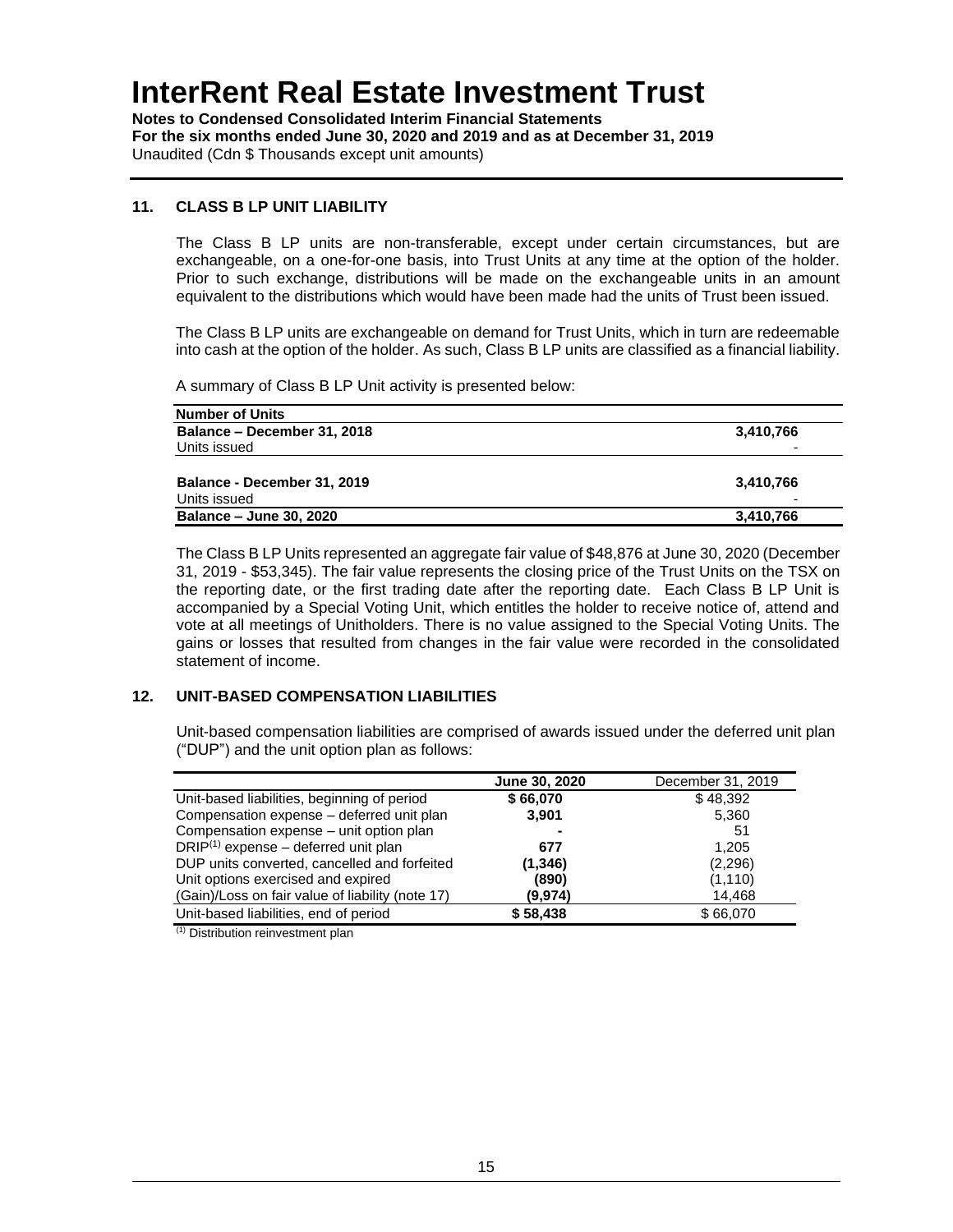**Notes to Condensed Consolidated Interim Financial Statements For the six months ended June 30, 2020 and 2019 and as at December 31, 2019** Unaudited (Cdn \$ Thousands except unit amounts)

### **12. UNIT-BASED COMPENSATION LIABILITIES (Continued)**

Unit options and deferred units are settled with the issuance of Trust Units. However, due to the fact that Trust Units are redeemable, awards of unit options and deferred units are considered to be cash-settled. As such, the fair value of unit options and deferred units are recognized as a financial liability and re-measured at each reporting date, with changes recognized in the statement of income.

The maximum number of Trust Units issuable under the Trust's equity incentive compensation plans, which includes the DUP and unit options, as well as the long-term incentive plan (note 13) is 7% of the issued and outstanding Trust Units.

#### **(i) DEFERRED UNIT PLAN**

The deferred unit plan entitles trustees, officers and employees, at the participant's option, to elect to receive deferred units (elected portion) in consideration for trustee fees or bonus compensation under the employee incentive plan, as the case may be. The Trust matches the elected portion of the deferred units received. The matched portion of the deferred units vest 50% on the third anniversary and 25% on each of the fourth and fifth anniversaries, subject to provisions for earlier vesting in certain events. The deferred units earn additional deferred units for the distributions that would otherwise have been paid on the deferred units (i.e. had they instead been issued as Trust Units on the date of grant).

A summary of Deferred Unit activity is presented below:

| <b>Number of Units</b>                              |           |
|-----------------------------------------------------|-----------|
| Balance - December 31, 2018                         | 3,942,911 |
| Units issued under deferred unit plan               | 376.081   |
| Reinvested distributions on deferred units          | 85.135    |
| Deferred units exercised into Trust Units           | (76, 697) |
| Deferred units purchased and cancelled              | (75, 871) |
| Deferred units cancelled                            | (22,635)  |
|                                                     |           |
| Balance - December 31, 2019                         | 4,228,924 |
| Units issued under deferred unit plan               | 304.079   |
| Reinvested distributions on deferred units          | 45.945    |
| Deferred units exercised into Trust Units (note 14) | (48, 152) |
| Deferred units purchased and cancelled              | (34,447)  |
| Deferred units cancelled                            | (8, 196)  |
| Balance - June 30, 2020                             | 4,488,153 |

The fair value of each unit granted is determined based on the weighted average observable closing market price of the REIT's Trust Units for the ten trading days preceding the date of grant.

The aggregate fair value of vested deferred units was \$53,023 at June 30, 2020 (December 31, 2019 - \$58,834). The fair value of the vested deferred units represents the closing price of the Trust Units on the TSX on the reporting date, or the first trading date after the reporting date, representing the fair value of the redemption price.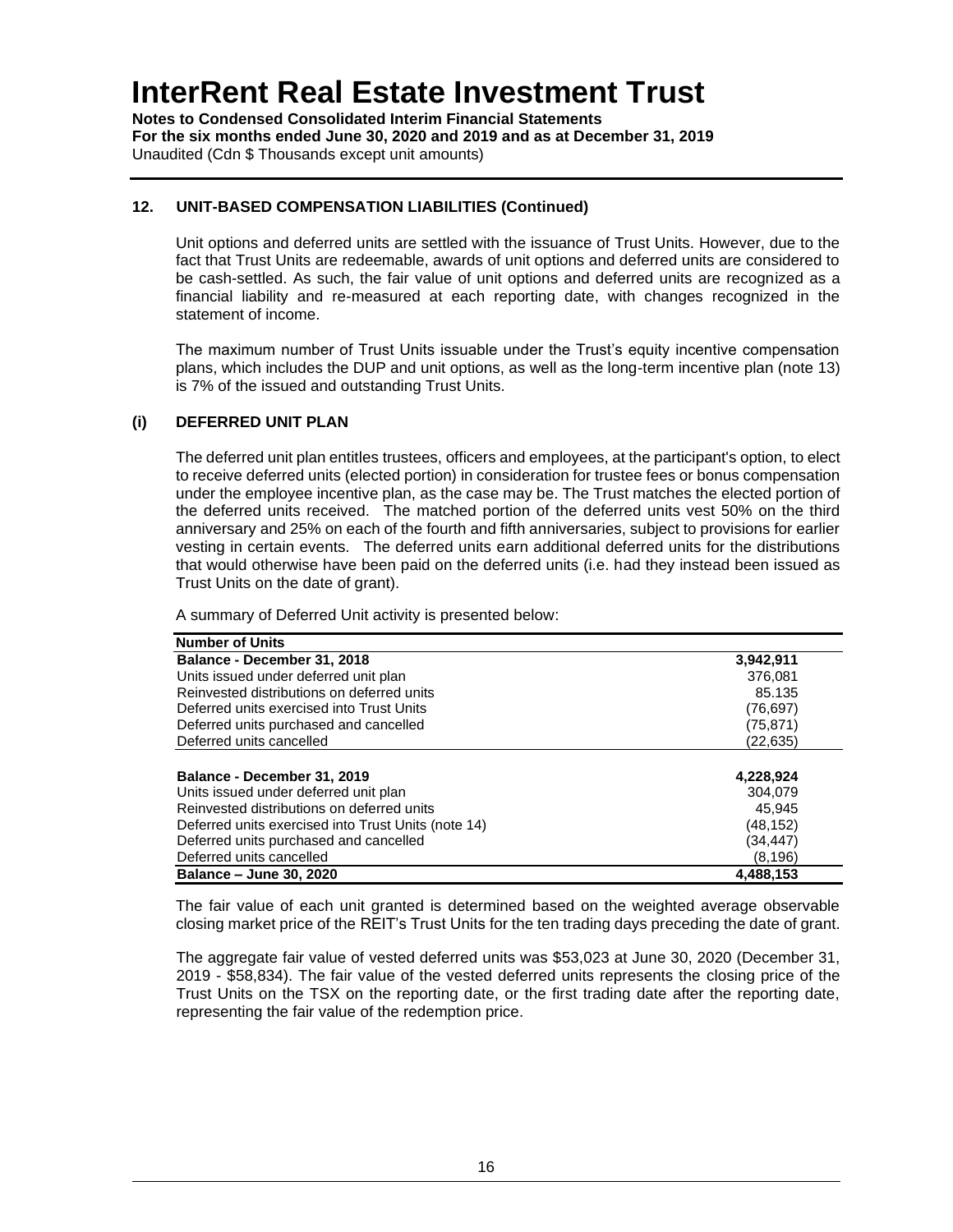**Notes to Condensed Consolidated Interim Financial Statements For the six months ended June 30, 2020 and 2019 and as at December 31, 2019** Unaudited (Cdn \$ Thousands except unit amounts)

### **12. UNIT-BASED COMPENSATION LIABILITIES (Continued)**

#### **(ii) UNIT OPTIONS**

The Trust has a unit option plan and provides for options to be granted to the benefit of employees, Trustees and certain other third parties. The exercise price of options granted under the unit option plan will be determined by the Trustees, but will be at least equal to the volume weighted average trading price of the Trust Units for the five trading days immediately prior to the date the option was granted. The term of any option granted shall not exceed 10 years or such other maximum permitted time period under applicable regulations. At the time of granting options, the Board of Trustees determines the time, or times, when an option or part of an option shall be exercisable. The Trust will not provide financial assistance to any optionee in connection with the exercise of options.

Options granted, exercised and expired during the six months ended June 30 are as follows:

|                              | 2020                      |                                           | 2019                      |                                           |
|------------------------------|---------------------------|-------------------------------------------|---------------------------|-------------------------------------------|
|                              | <b>Number</b><br>of units | <b>Weighted average</b><br>exercise price | <b>Number</b><br>of units | <b>Weighted average</b><br>exercise price |
| Balance, beginning of period | 854.140                   | \$6.11                                    | 1,006,585                 | \$6.11                                    |
| Exercised                    | (97, 395)                 | \$4.73                                    | (77.440)                  | \$5.80                                    |
| Balance, end of period       | 756,745                   | \$6.28                                    | 929,145                   | \$6.13                                    |

Options outstanding at June 30, 2020:

| <b>Exercise price</b> | <b>Number of units</b> | <b>Remaining life in</b><br>vears | <b>Number of units</b><br>exercisable |
|-----------------------|------------------------|-----------------------------------|---------------------------------------|
| \$5.50                | 55,000                 | 2.18                              | 55,000                                |
| \$5.65                | 252,500                | 2.96                              | 252,500                               |
| \$5.81                | 225,500                | 4.47                              | 225,500                               |
| \$7.67                | 223,745                | 7.08                              | 223,745                               |
|                       | 756,745                |                                   | 756,745                               |

Total compensation expense for the six months was \$nil (2019 - \$44). Compensation cost was determined based on an estimate of the fair value using the Black-Scholes option pricing model at date of grant using the following weighted average assumptions for the 2017 grant: market price of unit \$7.86, expected option life 6 years, risk-free interest rate 1.67%, expected volatility, based on historical, 25% and expected distribution yield 5.0%.

The weighted average market price of options exercised in the six months ended June 30, 2020 was \$15.60.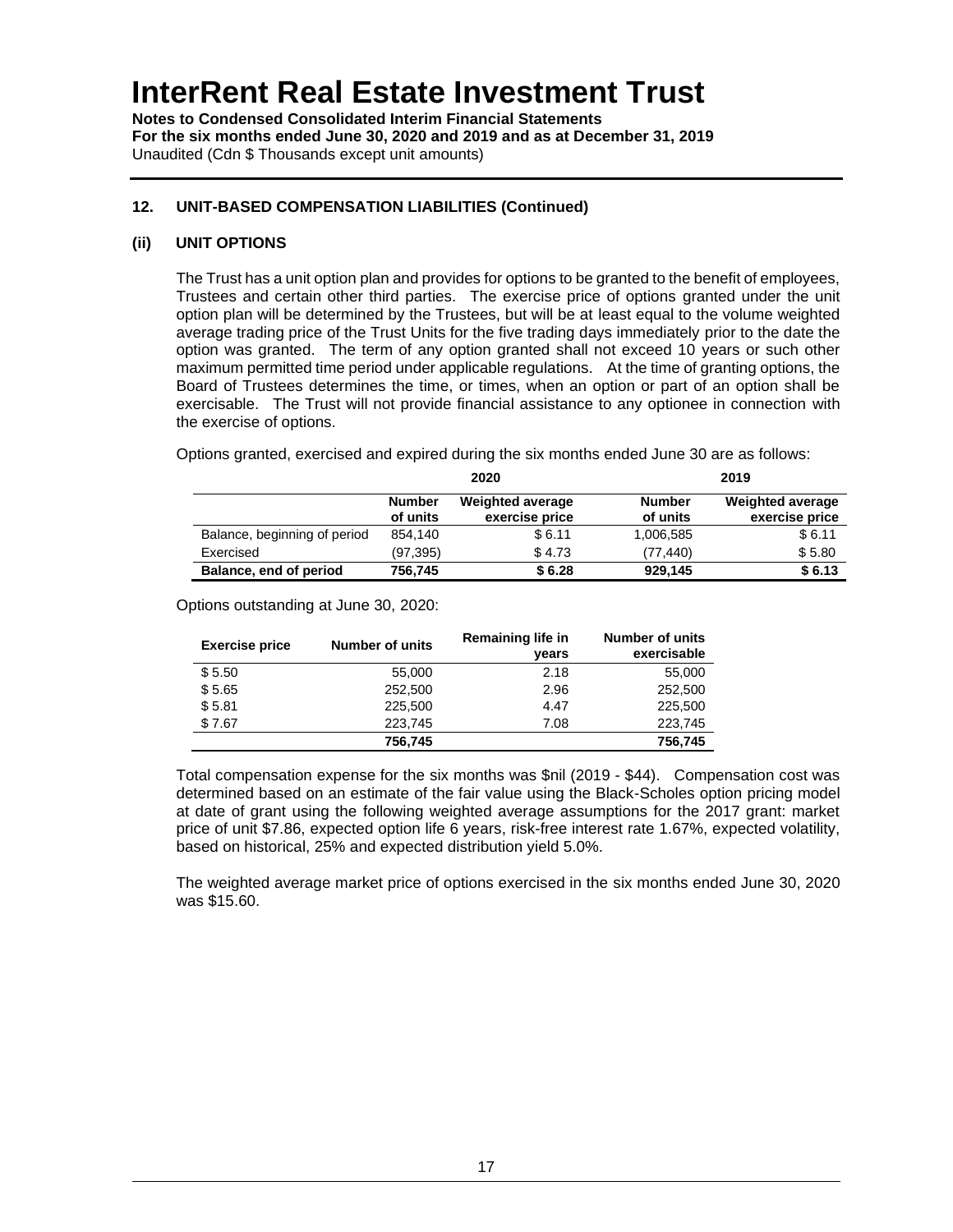**Notes to Condensed Consolidated Interim Financial Statements For the six months ended June 30, 2020 and 2019 and as at December 31, 2019** Unaudited (Cdn \$ Thousands except unit amounts)

### **12. UNIT-BASED COMPENSATION LIABILITIES (Continued)**

The unit options represented an aggregate fair value of \$5,415 at June 30, 2020 (December 31, 2019 - \$7,236). The fair value of unit options is re-valued at each reporting period based on an estimate of the fair value using the Black-Scholes option pricing model using the following weighted average valuation assumptions:

|                                           | June 30, 2020 | December 31, 2019 |
|-------------------------------------------|---------------|-------------------|
| Market price of Unit                      | \$14.33       | \$15.64           |
| Expected option life                      | 1.7 years     | 1.7 years         |
| Risk-free interest rate                   | 0.30%         | 1.67%             |
| Expected volatility (based on historical) | 30%           | 17%               |
| Expected distribution yield               | 5.0%          | 5.0%              |

### **13. LONG-TERM INCENTIVE PLAN**

The Board of Trustees may award long-term incentive plan ("LTIP") units to certain officers and key employees, collectively the "Participants". The maximum number of Trust Units issuable under the Trust's equity incentive compensation plans, which includes the long-term incentive plan, as well as the DUP and unit option plan (note 12) is 7% of the issued and outstanding Trust Units. The Participants can subscribe for Trust Units at a purchase price equal to the weighted average trading price of the Trust Units for the five trading days prior to issuance. The purchase price is payable in instalments, with an initial instalment of 5% paid when the Trust Units are issued. The balance represented by a loan receivable (note 7) is due over a term not exceeding ten years. Participants are required to pay interest at a ten-year fixed rate based on the Trust's fixed borrowing rate for long-term mortgage financing and are required to apply cash distributions received on these units toward the payment of interest and the remaining instalments. Participants may pre-pay any remaining instalments at their discretion. The Trust has recourse on the loans receivable and has reasonable assurance that the Trust will collect the full amount of the loan receivable. The loans receivable are secured by the units as well as the distributions on the units. If a Participant fails to pay interest and/or principal, the Trust can enforce repayment which may include the election to reacquire or sell the units in satisfaction of the outstanding amounts.

| Date of award      | <b>Number of units</b> | Loan receivable<br>Interest rate |          |
|--------------------|------------------------|----------------------------------|----------|
| March 8, 2012      | 250,000                | 3.57%                            | 726      |
| June 29, 2012      | 25,000                 | 3.35%                            | 79       |
| September 11, 2012 | 100,000                | 3.35%                            | 456      |
| June 27, 2013      | 150,000                | 3.85%                            | 725      |
| December 16, 2014  | 100,000                | 3.27%                            | 507      |
| June 9, 2015       | 75,000                 | 3.44%                            | 431      |
| June 30, 2016      | 285,000                | 2.82%                            | 2,050    |
| July 28, 2017      | 465,000                | 3.09%                            | 3,312    |
| March 5, 2018      | 310,000                | 3.30%                            | 2,835    |
|                    | 1,760,000              |                                  | \$11,121 |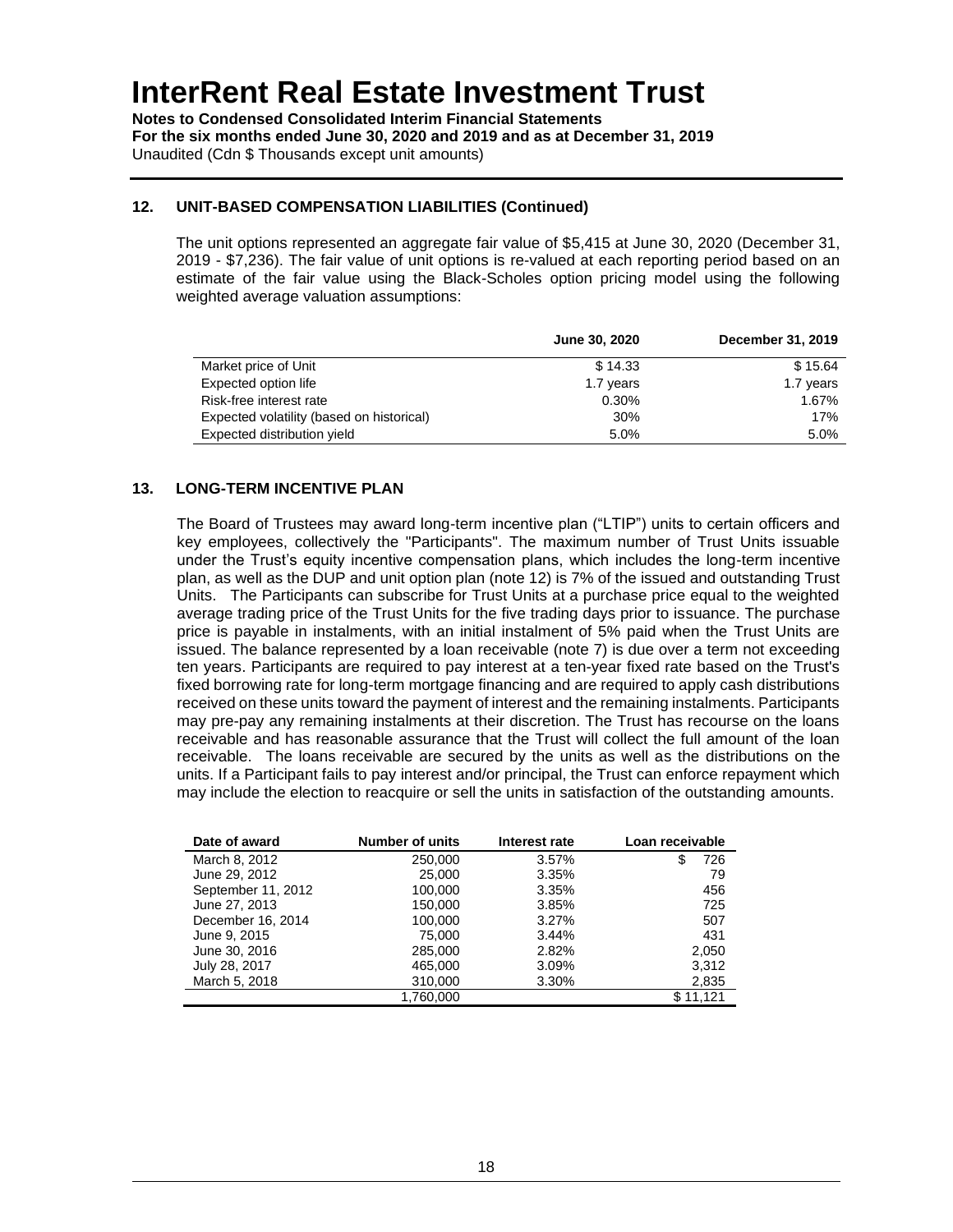**Notes to Condensed Consolidated Interim Financial Statements For the six months ended June 30, 2020 and 2019 and as at December 31, 2019** Unaudited (Cdn \$ Thousands except unit amounts)

### **14. TRUST UNITS**

As a result of the redeemable feature of the Trust Units, the Trust Units are defined as a financial liability; however, for the purposes of financial statement classification and presentation, the Trust Units are presented as equity instruments in accordance with IAS 32, Financial Instruments.

|                                                        | <b>Trust Units</b> | Amount    |
|--------------------------------------------------------|--------------------|-----------|
| Balance - December 31, 2018                            | 106,032,017        | \$558,615 |
| Issued from prospectus                                 | 14,375,000         | 201,250   |
| Unit issue costs                                       |                    | (8,559)   |
| Units Issued under the deferred unit plan (note 12(i)) | 76.697             | 1,045     |
| Units Issued under distribution reinvestment plan      | 842.562            | 11,888    |
| Units Issued from options exercised (note 12(ii))      | 152.445            | 2,043     |
| Balance - December 31, 2019                            | 121,478,721        | \$766,282 |
| Issued from prospectus                                 | 15,709,000         | 230,137   |
| Unit issue costs                                       |                    | (9,692)   |
| Units Issued under the deferred unit plan (note 12(i)) | 48.152             | 737       |
| Units Issued under distribution reinvestment plan      | 449,030            | 6,652     |
| Units Issued from options exercised (note 12(ii))      | 97.395             | 1,350     |
| Balance - June 30, 2020                                | 137.782.298        | \$995,466 |

On June 4, 2020 the Trust completed a bought deal prospectus offering whereby it issued 15,709,000 Trust Units for cash proceeds of \$230,137 and incurred \$9,692 in issue cost.

On May 5, 2020, the TSX approved the Trust's normal course issuer bid ("Bid") for a portion of its Trust Units. Under the Bid, the Trust may acquire up to a maximum of 11,481,830 of its Trust Units, or approximately 10% of its public float of 114,818,300 Trust Units as of April 30, 2020, for cancellation over the next 12 months commencing on May 11, 2020 until the earlier of May 10, 2021 or the date on which the Trust has purchased the maximum number of Trust Units permitted under the Bid. The number of Trust Units that can be purchased pursuant to the Bid is subject to a current daily maximum of 125,709 Trust Units (being 25% of the average daily trading volume), except where purchases are made in accordance with "block purchases" exemptions under applicable TSX policies. Purchases will be made at market prices through the facilities of the TSX.

For the six month period ended June 30, 2020, the Trust did not purchase any Trust Units.

On July 9, 2019 the Trust completed a bought deal prospectus offering whereby it issued 14,375,000 Trust Units for cash proceeds of \$201,250 and incurred \$8,559 in issue cost.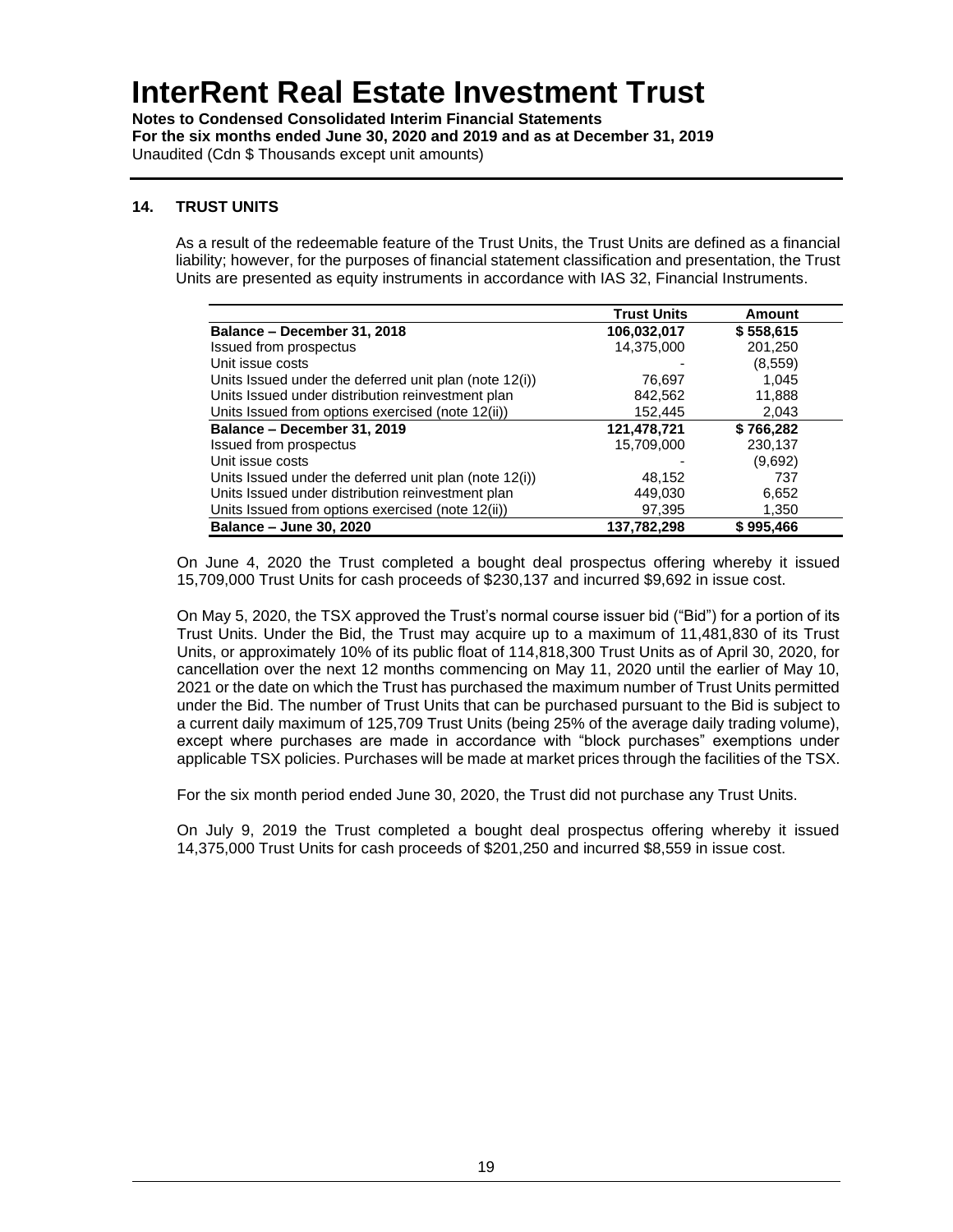**Notes to Condensed Consolidated Interim Financial Statements For the six months ended June 30, 2020 and 2019 and as at December 31, 2019** Unaudited (Cdn \$ Thousands except unit amounts)

### **14. TRUST UNITS (Continued)**

#### **Declaration of Trust**

The Declaration of Trust authorizes the Trust to issue an unlimited number of units for consideration and on terms and conditions established by the Trustees without the approval of any unitholders. The interests in the Trust are represented by two classes of units: a class described and designated as "Trust Units" and a class described and designated as "Special Voting Units". The beneficial interests of the two classes of units are as follows:

#### **(a) Trust Units**

Trust Units represent an undivided beneficial interest in the Trust and in distributions made by the Trust. The Trust Units are freely transferable, subject to applicable securities regulatory requirements. Each Trust Unit entitles the holder to one vote at all meetings of unitholders. Except as set out under the redemption rights below, the Trust Units have no conversion, retraction, redemption or pre-emptive rights.

Trust Units are redeemable at any time, in whole or in part, on demand by the holders. Upon receipt by the Trust of a written redemption notice and other documents that may be required, all rights to and under the Trust Units tendered for redemption shall be surrendered and the holder shall be entitled to receive a price per Trust Unit equal to the lesser of:

- i) 90% of the "market price" of the Trust Units on the principal market on which the Trust Units are quoted for trading during the twenty-day period ending on the trading day prior to the day on which the Trust Units were surrendered to Trust for redemption; and
- ii) 100% of the "closing market price" of the Trust Units on the principal market on which the Trust Units are quoted for trading on the redemption notice date.

#### **(b) Special Voting Units**

The Declaration of Trust provides for the issuance of an unlimited number of Special Voting Units that will be used to provide voting rights to holders of Class B LP units or other securities that are, directly or indirectly, exchangeable for Trust Units.

Each Special Voting Unit entitles the holder to the number of votes at any meeting of unitholders, which is equal to the number of Trust Units that may be obtained upon surrender of the Class B LP unit to which the Special Voting Unit relates. The Special Voting Units do not entitle or give any rights to the holders to receive distributions or any amount upon liquidation, dissolution or winding-up of Trust. There is no value assigned to the Special Voting Units.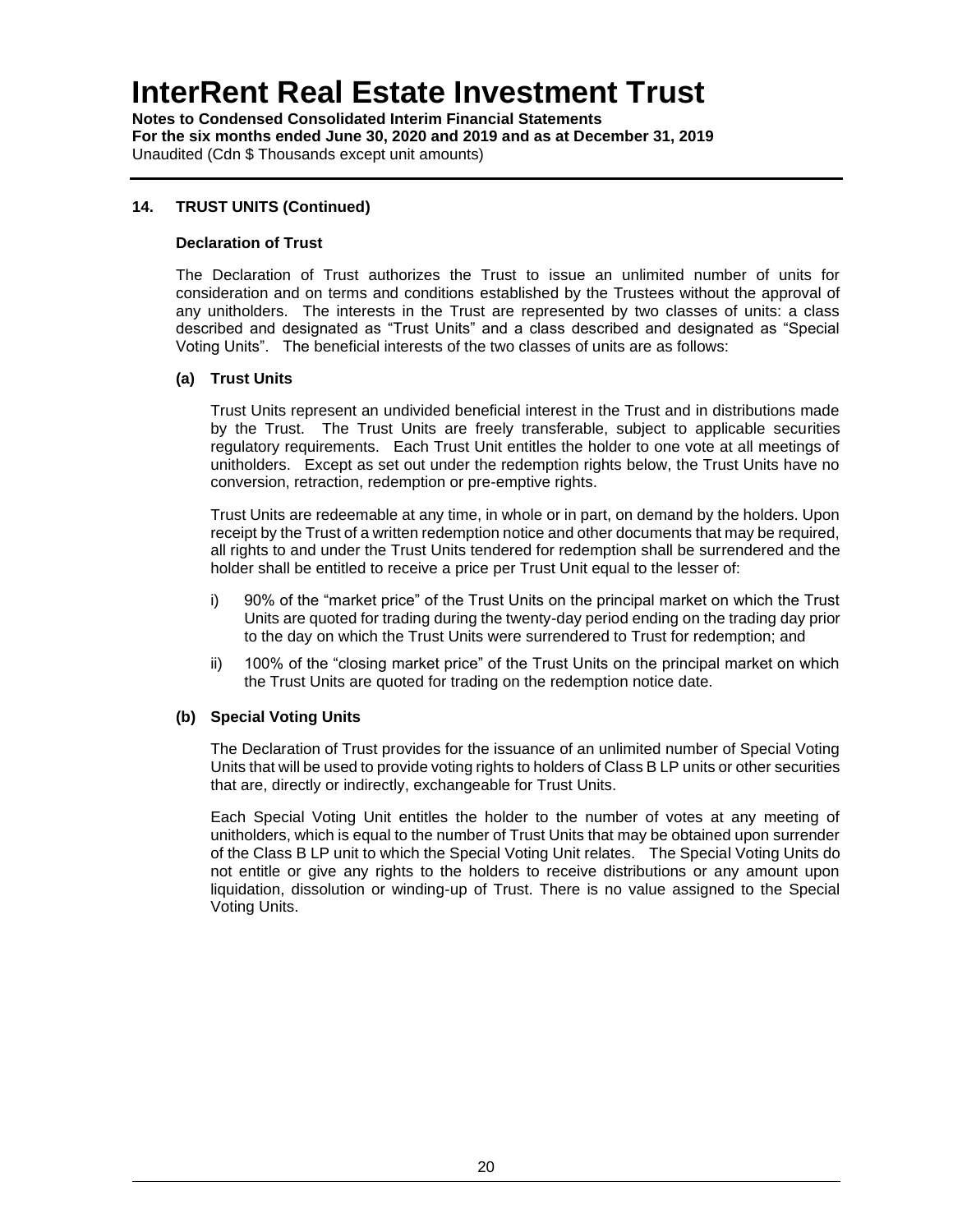**Notes to Condensed Consolidated Interim Financial Statements For the six months ended June 30, 2020 and 2019 and as at December 31, 2019** Unaudited (Cdn \$ Thousands except unit amounts)

#### **15. REVENUE FROM INVESTMENT PROPERTIES**

The components of revenue from investments properties are as follows:

|                              | Three months ended<br>June 30 |          | Six months ended<br>June 30 |       |
|------------------------------|-------------------------------|----------|-----------------------------|-------|
|                              | 2020                          | 2019     | 2020                        | 2019  |
| Lease revenue $(1)$          | \$38,218                      | \$33.928 | \$76,694 \$66,887           |       |
| Other revenue <sup>(2)</sup> | 786                           | 814      | 1.678                       | 1,586 |
|                              | \$39,004                      | \$34.742 | \$78,372 \$68,473           |       |

 $(1)$  Consists of lease revenue from residential, parking and commercial tenants

(2) Consists of revenue from non-lease items such as laundry, commercial common area maintenance and ancillary services

### **16. FINANCING COSTS**

|                                                             | Three months ended<br>June 30 |         | Six months ended<br>June 30 |
|-------------------------------------------------------------|-------------------------------|---------|-----------------------------|
|                                                             | 2020                          | 2019    | 2019<br>2020                |
| Mortgages and loans payable                                 | \$6,362                       | \$6,253 | \$12,486<br>\$13,083        |
| Credit facilities                                           | 320                           | 700     | 1,056<br>794                |
| Interest income                                             | (148)                         | (106)   | (236)<br>(248)              |
| Interest capitalized to land held for development           | (205)                         | (548)   | (966)<br>(533)              |
| Interest expense                                            | 6.329                         | 6.299   | 13.096<br>12,340            |
| Amortization of deferred finance costs on mortgages         | 243                           | 226     | 454<br>508                  |
| Amortization of deferred finance costs on credit facilities | 36                            | 65      | 72<br>130                   |
| Amortization of fair value on assumed debt                  | (149)                         | (69)    | (131)<br>(297)              |
|                                                             | \$6,459                       | \$6.521 | \$13.379<br>\$12.793        |

### **17. OTHER FAIR VALUE GAINS/(LOSSES)**

|                                                        | Three months ended<br>June 30 |         | Six months ended<br>June 30 |            |
|--------------------------------------------------------|-------------------------------|---------|-----------------------------|------------|
|                                                        | 2020                          | 2019    | 2020                        | 2019       |
| Class B LP unit liability                              | \$ (3,480)                    | \$2,524 | \$4,469                     | \$(2,558)  |
| Unit-based compensation liability (deferred unit plan) | (4,076)                       | 2.216   | 9.043                       | (5,394)    |
| Unit-based compensation liability (option plan)        | (710)                         | 487     | 931                         | (769)      |
|                                                        | \$ (8, 266)                   | \$5.227 | \$14.443                    | \$ (8.721) |

#### **18. INTEREST ON UNITS CLASSIFIED AS FINANCIAL LIABILITIES**

|                                                        | Three months ended<br>June 30 |       | Six months ended<br>June 30 |       |
|--------------------------------------------------------|-------------------------------|-------|-----------------------------|-------|
|                                                        | 2020                          | 2019  | 2020                        | 2019  |
| Class B LP unit liability                              | \$264                         | \$247 | \$528                       | \$494 |
| Unit-based compensation liability (deferred unit plan) | 349                           | 301   | 677                         | 590   |
|                                                        | \$613                         | \$548 | \$1.205                     | 1.084 |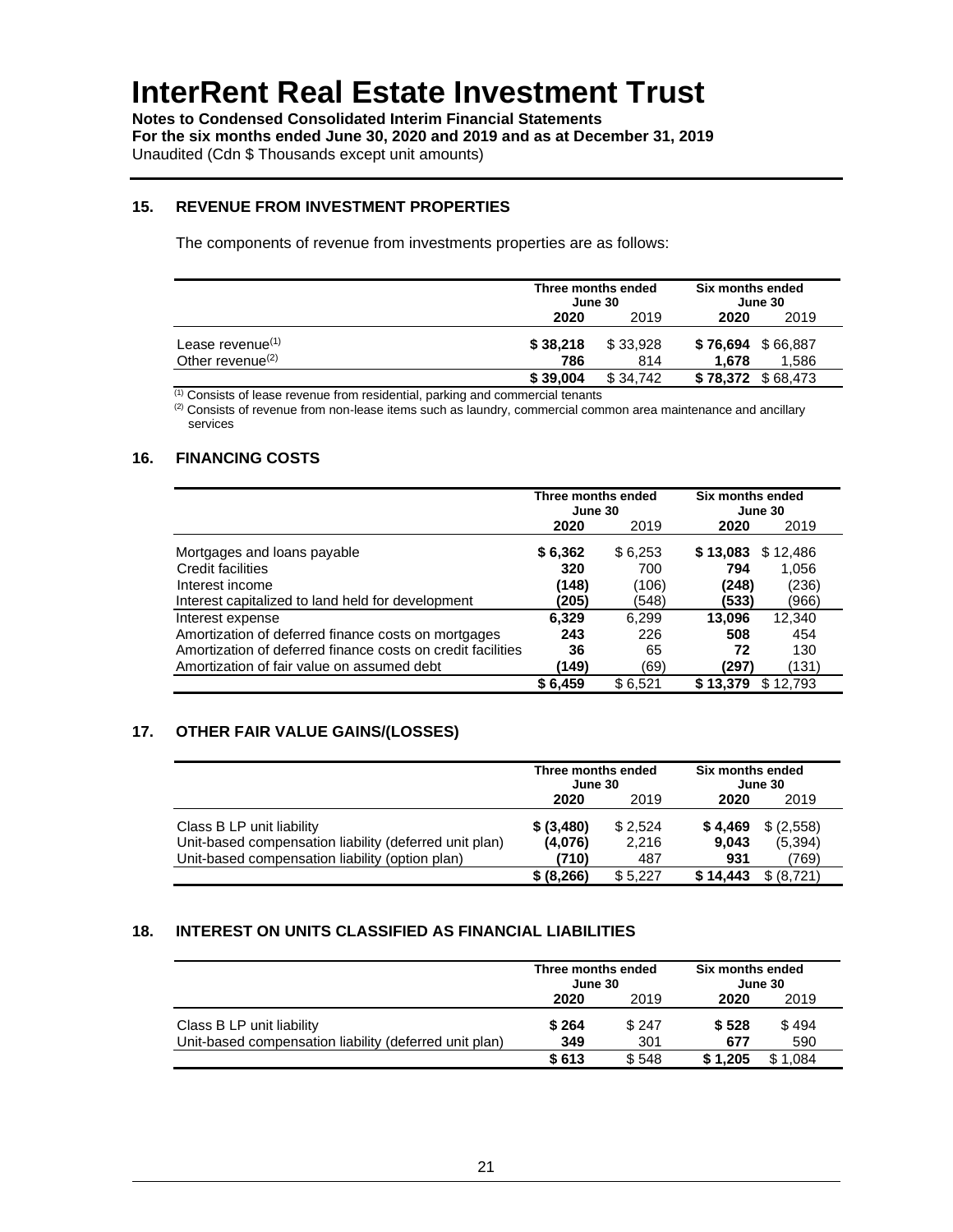**Notes to Condensed Consolidated Interim Financial Statements For the six months ended June 30, 2020 and 2019 and as at December 31, 2019** Unaudited (Cdn \$ Thousands except unit amounts)

#### **19. SUPPLEMENTAL CASH FLOW INFORMATION**

#### **(a) Net change in non-cash operating assets and liabilities**

|                                          | Three months ended<br>June 30 |         | Six months ended<br>June 30 |         |
|------------------------------------------|-------------------------------|---------|-----------------------------|---------|
|                                          | 2020                          | 2019    | 2020                        | 2019    |
| Receivables and other assets             | \$(76)                        | \$1,038 | \$ (533)                    | \$1,525 |
| Prepaid and deposits                     | 2,445                         | (1,767) | (676)                       | 656     |
| Accounts payable and accrued liabilities | (38)                          | 234     | (2,580)                     | (1,439) |
| Tenant rental deposits                   | 317                           | 470     | (175)                       | 238     |
|                                          | \$2,648                       | \$ (25) | \$ (3,964)                  | \$980   |

#### **(b) Net cash distributions to unitholders**

|                                                   | Three months ended<br>June 30 |         | Six months ended<br>June 30 |  |
|---------------------------------------------------|-------------------------------|---------|-----------------------------|--|
|                                                   | 2020                          | 2019    | 2020<br>2019                |  |
| Distributions declared to unitholders             | \$9,856                       | \$7.722 | \$19,287<br>\$15,425        |  |
| Add: Distributions payable at beginning of period | 3,146                         | 2.571   | 3.138<br>2,563              |  |
| Less: Distributions payable at end of period      | (3, 559)                      | (2,575) | (3,559)<br>(2,575)          |  |
| Less: Distributions to participants in the DRIP   | (3,003)                       | (2,532) | (5.196)<br>(6,652)          |  |
|                                                   | \$6,440                       | \$5,186 | \$12.214<br>\$10.217        |  |

#### **(c) Interest paid**

|                                                                    | Three months ended<br>June 30 |         | Six months ended<br>June 30 |  |
|--------------------------------------------------------------------|-------------------------------|---------|-----------------------------|--|
|                                                                    | 2020                          | 2019    | 2020<br>2019                |  |
| Interest expense<br>Add: Mortgage interest payable at beginning of | \$6,329                       | \$6.299 | \$12,340<br>\$13,096        |  |
| period                                                             | 1,652                         | 1.540   | 1.636<br>1,512              |  |
| Less: Mortgage interest payable at end of period                   | (1,630)                       | (1,540) | (1, 540)<br>(1,630)         |  |
| Add: Interest capitalized                                          | 205                           | 548     | 533<br>966                  |  |
| Add: Interest income received                                      | 148                           | 106     | 236<br>248                  |  |
|                                                                    | \$6,704                       | \$6.953 | \$13.514<br>\$13,883        |  |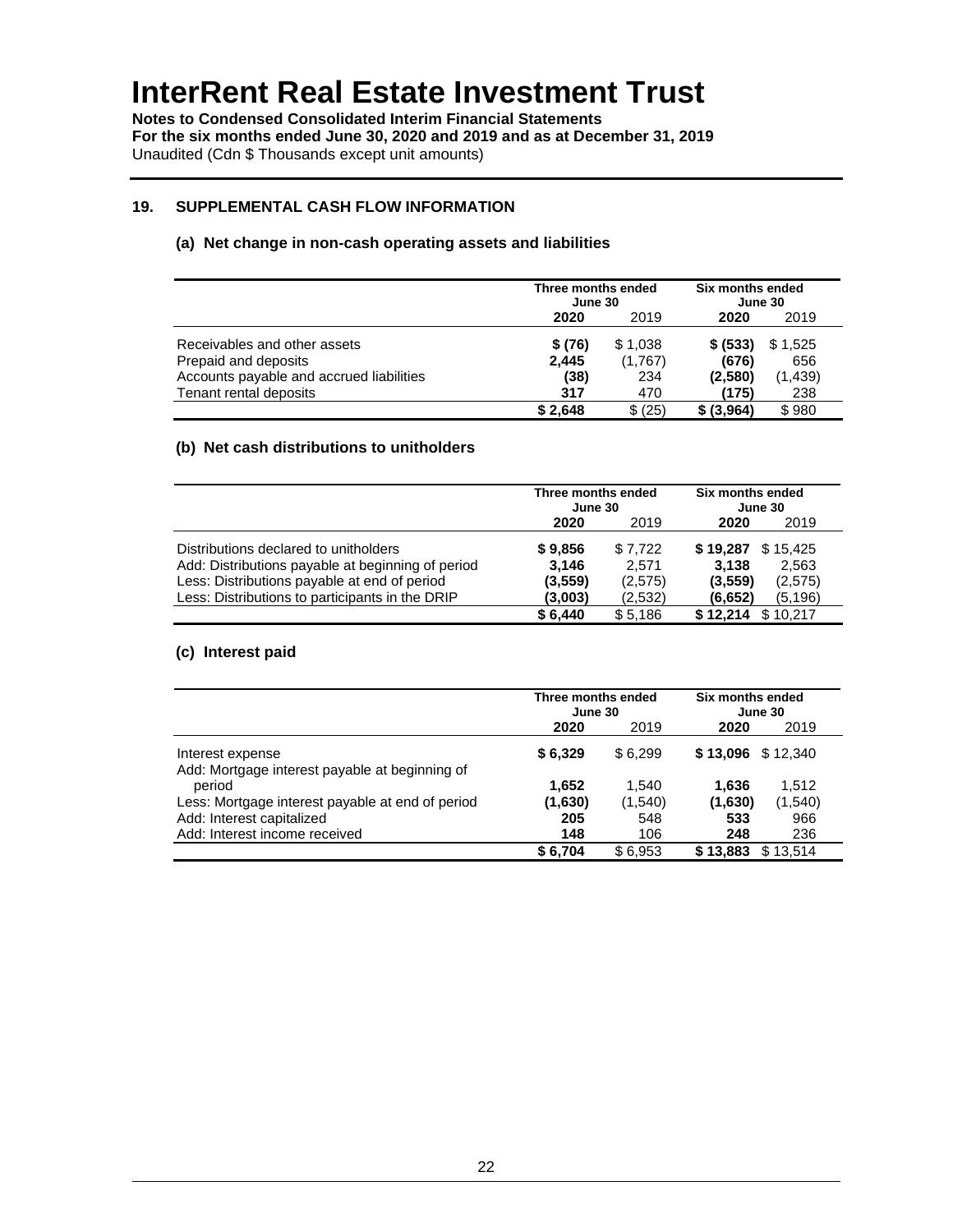**Notes to Condensed Consolidated Interim Financial Statements For the six months ended June 30, 2020 and 2019 and as at December 31, 2019** Unaudited (Cdn \$ Thousands except unit amounts)

### **19. SUPPLEMENTAL CASH FLOW INFORMATION (Continued)**

| Three months ended<br>June 30  |           | Six months ended<br>June 30   |           |                             |  |
|--------------------------------|-----------|-------------------------------|-----------|-----------------------------|--|
| Mortgages payable              | 2020      | 2019                          | 2020      | 2019                        |  |
| Balance, beginning of period   | \$925,723 | \$834,318                     | \$897,008 | \$817.512                   |  |
| Mortgage advances              |           |                               | 42,227    |                             |  |
| Assumed mortgages              |           |                               |           | 26,955                      |  |
| Repayment of mortgages         | (78, 482) | (4.399)                       | (91, 994) | (14,548)                    |  |
|                                | \$847,241 | \$829,919                     | \$847,241 | \$829,919                   |  |
|                                |           | Three months ended<br>June 30 |           | Six months ended<br>June 30 |  |
| <b>Credit Facilities</b>       | 2020      | 2019                          | 2020      | 2019                        |  |
| Balance, beginning of period   | \$37,245  | \$38,540                      | \$26,865  | \$23,550                    |  |
| Advances of credit facilities  |           | 46,715                        |           | 61,705                      |  |
| Repayment of credit facilities | (37, 245) |                               | (26, 865) |                             |  |
|                                | \$ -      | \$85,255                      | \$-       | \$85,255                    |  |

### **(d) Reconciliation of liabilities arising from financing activities**

#### **20. CAPITAL RISK MANAGEMENT**

The Trust's objectives in managing capital are to ensure sufficient liquidity to pursue its strategy of organic growth combined with strategic acquisitions and to provide returns to its unitholders. The Trust defines capital that it manages as the aggregate of its unitholders' equity, which is comprised of issued capital and retained earnings, Class B LP units and deferred unit capital and options recorded as unit-based compensation liabilities.

The Trust manages its capital structure and makes adjustments to it in light of general economic conditions, the risk characteristics of the underlying assets and the Trust's working capital requirements. In order to maintain or adjust its capital structure, the Trust, upon approval from its Board of Trustees, may issue or repay long-term debt, issue units, repurchase units through a normal course issuer bid, pay distributions or undertake other activities as deemed appropriate under the specific circumstances. The Board of Trustees reviews and approves any material transactions out of the ordinary course of business, including approval of all acquisitions of investment properties, as well as capital and operating budgets.

The Trust monitors capital using a debt to gross book value ratio, as defined in the Declaration of Trust which requires the Trust to maintain a debt to gross book value ratio below 75%. As at June 30, 2020, the debt to gross book value ratio is 28.0% (December 31, 2019 – 32.5%).

In addition, the Trust is subject to financial covenants in its mortgages payable and credit facilities such as minimum tangible net worth, interest coverage, debt service coverage and leverage ratio (similar to debt to gross book value as calculated in the Declaration of Trust). The Trust was in compliance with all financial covenants throughout the six month period ended June 30, 2020 and the year ended December 31, 2019.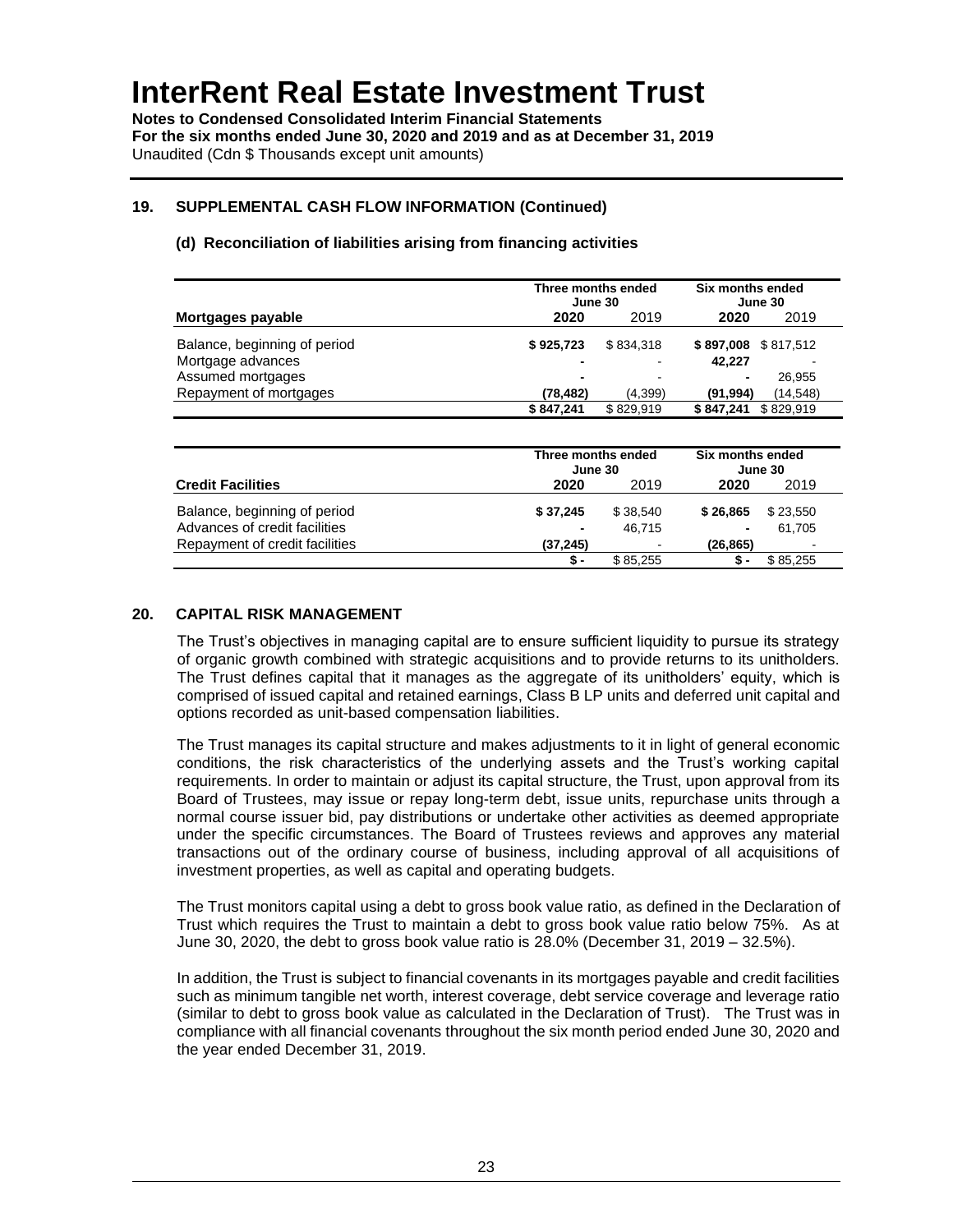**Notes to Condensed Consolidated Interim Financial Statements For the six months ended June 30, 2020 and 2019 and as at December 31, 2019** Unaudited (Cdn \$ Thousands except unit amounts)

### **21. FINANCIAL RISK MANAGEMENT**

#### **a) Overview**

The Trust is exposed to credit risk, liquidity risk and market risk. The Trust's primary risk management objective is to protect earnings and cash flow and, ultimately, unitholders value. Risk management strategies, as discussed below, are designed and implemented to ensure the Trust's risks and the related exposures are consistent with its business objectives and risk tolerance.

On March 11, 2020, the World Health Organization declared COVID-19 a global pandemic. The duration and impact of the COVID-19 pandemic on the Trust is unknown at this time but has resulted in the federal and provincial governments enacting emergency measures to combat the spread of the virus. These measures, which include the implementation of travel bans, self-imposed quarantine periods and social distancing, have caused material disruption to businesses globally resulting in an economic slowdown. Uncertain economic conditions resulting from the COVID-19 outbreak may, in the short or long term, materially adversely impact: the Trust's tenants and their ability to pay rent (credit risk); and/or, the debt and equity markets and the Trust's ability to access debt and/or capital on acceptable terms, or at all (liquidity risk), all of which could materially adversely affect the Trust's operations and financial performance.

### **b) Credit Risk**

The Trust's credit risk is attributable to its rents and other receivables and loan receivable longterm incentive plan.

Credit risk arises from the possibility that: (i) tenants may experience financial difficulty and be unable to fulfil their lease commitments; and (ii) a party defaults on the repayment of their debt causing a financial loss to the Trust.

For its rents receivable, the Trust conducts credit assessments for all prospective tenants and, where permitted, obtains a security deposit to assist in potential recoveries. The Trust monitors its collection process on a monthly basis and all receivables from past tenants and tenant receivables over 30 days are provided for in allowances for doubtful accounts.

Credit risk relating to other receivables and loan receivable long-term incentive plan is mitigated through recourse against such parties and/or the underlying security. These receivables are considered to have low credit risk.

At June 30, 2020, the Trust had past due rents and other receivables of \$2,828 (December 31, 2019 - \$2,674), net of an allowance for doubtful accounts of \$1,348 (December 31, 2019 - \$1,147) which adequately reflects the Trust's credit risk.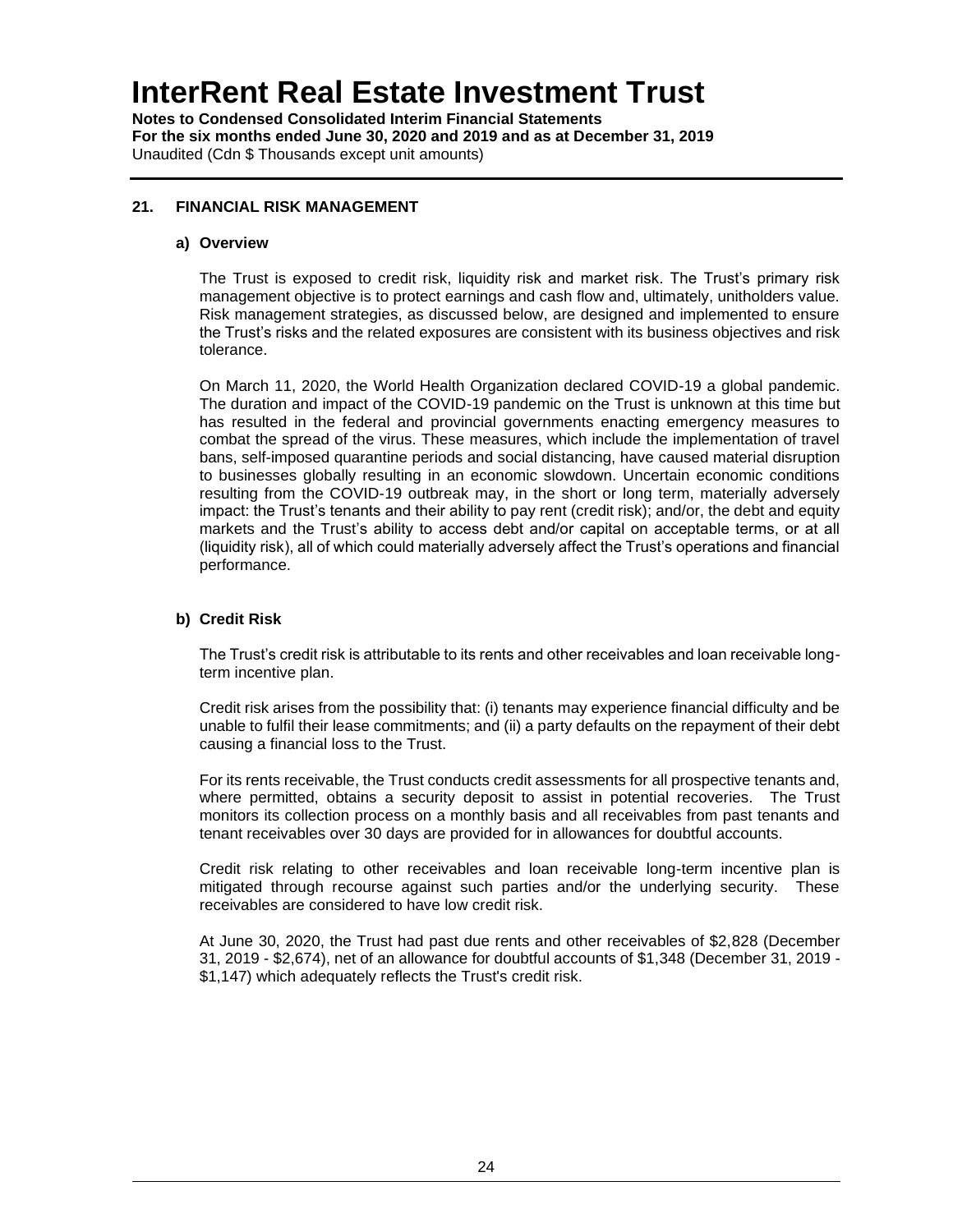**Notes to Condensed Consolidated Interim Financial Statements For the six months ended June 30, 2020 and 2019 and as at December 31, 2019** Unaudited (Cdn \$ Thousands except unit amounts)

### **21. FINANCIAL RISK MANAGEMENT (Continued)**

#### **c) Liquidity Risk**

Liquidity risk is the risk that the Trust will not be able to meet its financial obligations as they fall due. The Trust manages liquidity risk through the management of its capital structure and financial leverage, as outlined in note 20 to the consolidated financial statements. It also manages liquidity risk by continuously monitoring actual and projected cash flows to ensure that it will always have sufficient liquidity to meet its liabilities (excluding derivative and other financial instruments reported as liabilities at fair value) when due, under both normal and stressed conditions, without incurring unacceptable losses or risking damage to the Trust's reputation. In addition, liquidity and capital availability risks are mitigated by diversifying the Trust's sources of funding, maintaining a staggered debt maturity profile and actively monitoring market conditions.

As at June 30, 2020, the Trust had credit facilities as described in note 9.

The Trust continues to refinance the outstanding debts as they mature. Given the Trust's available credit and its available liquid resources from both financial assets and on-going operations, management assesses the Trust's liquidity risk to be low.

The undiscounted contractual maturities and repayment obligations of the Trust's financial liabilities, excluding unit-based compensation liabilities and Class B LP unit liability as their redemption time is uncertain, as at June 30, 2020 are as follows:

| Year       | <b>Mortgages</b><br>payable | Mortgage<br>interest <sup>(1)</sup> | <b>Credit</b><br>facilities | <b>Accounts</b><br>payable and<br>accrued<br><b>liabilities</b> | Total     |
|------------|-----------------------------|-------------------------------------|-----------------------------|-----------------------------------------------------------------|-----------|
| 2020       | \$108,719                   | \$11,531                            | \$-                         | \$22,101                                                        | \$142,351 |
| 2021       | 90,707                      | 20,135                              | $\overline{\phantom{0}}$    | $\overline{\phantom{0}}$                                        | 110,842   |
| 2022       | 71,183                      | 18,085                              | -                           | -                                                               | 89,268    |
| 2023       | 81,439                      | 15,562                              | $\overline{\phantom{0}}$    | -                                                               | 97,001    |
| 2024       | 69,912                      | 13,223                              | -                           | -                                                               | 83,135    |
| Thereafter | 425,281                     | 43,890                              | $\blacksquare$              | -                                                               | 469,171   |
|            | \$847.241                   | \$122.426                           | \$-                         | \$22,101                                                        | \$991,768 |

 $(1)$  Based on current in-place interest rates for the remaining term to maturity.

### **d) Market Risk**

Market risk includes the risk that changes in interest rates will affect the Trust's cash flows or the fair value of its financial instruments.

At June 30, 2020, approximately 5% (December 31, 2019 – 12%) of the Trust's mortgage debt is at variable interest rates and the Trust's credit facilities also bear interest at variable rates. If there was a 100 basis point change in the interest rate, cash flows would have changed by approximately \$396 for the six months ended June 30, 2020 (2019 - \$753).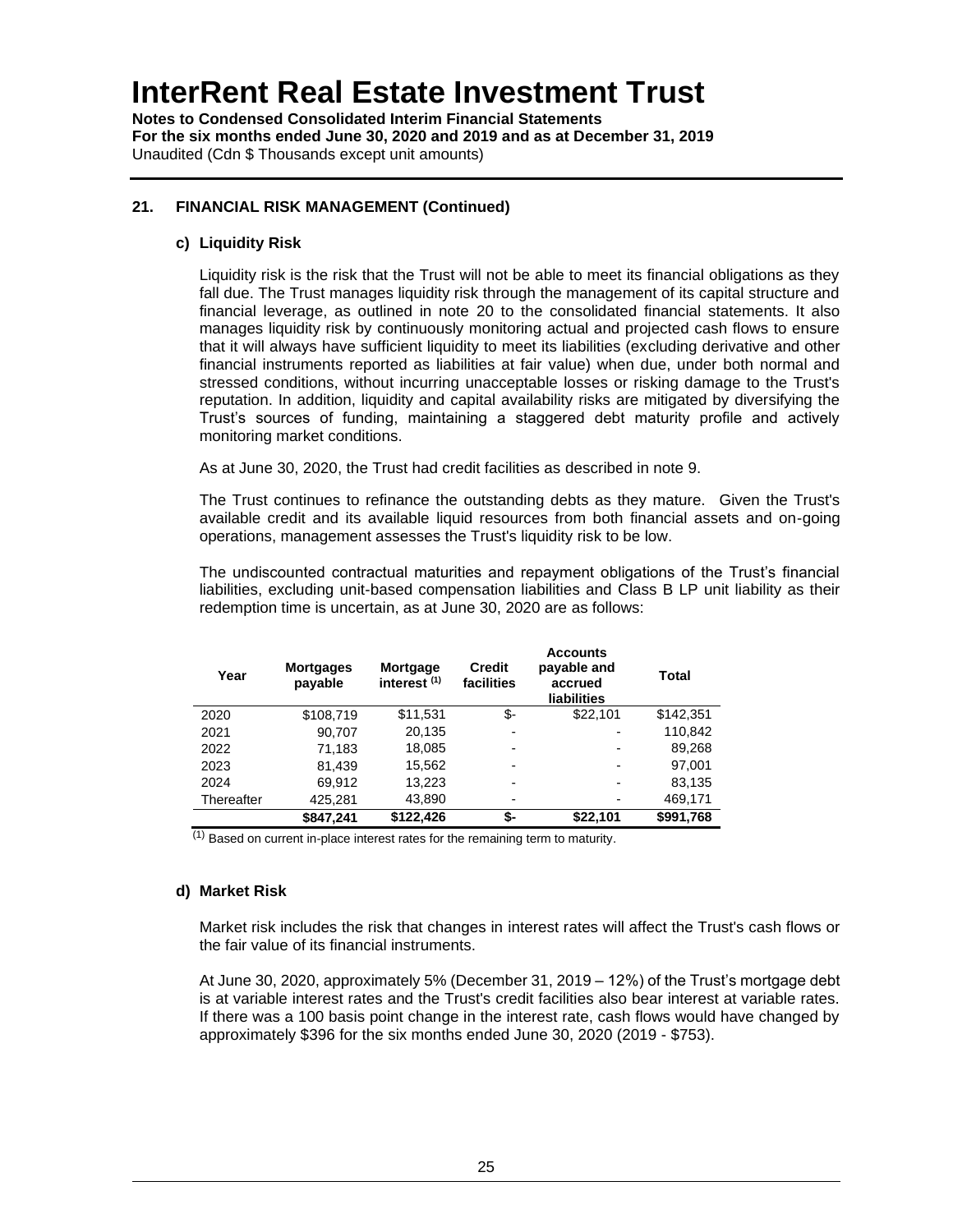**Notes to Condensed Consolidated Interim Financial Statements For the six months ended June 30, 2020 and 2019 and as at December 31, 2019** Unaudited (Cdn \$ Thousands except unit amounts)

#### **22. FAIR VALUE MEASUREMENT**

Fair value estimates are made at a specific point in time, based on relevant market information and information about the financial instrument. These estimates are subjective in nature and involve uncertainties and matters of significant judgment and therefore cannot be determined with precision. Changes in assumptions could significantly affect estimates.

Financial instruments are defined as a contractual right to receive or deliver cash or another financial asset. The fair values of the Trust's financial instruments, except for mortgages payable, approximate their recorded values due to their short-term nature and/or the credit terms of those instruments.

The fair value of the mortgages payable has been determined by discounting the cash flows using current market rates of similar instruments. These estimates are subjective in nature and therefore cannot be determined with precision. The fair value of mortgages payable, and credit facilities, which are measured at a fair value level 2, is approximately \$873,527 (December 31, 2019 - \$931,624) excluding any deferred financing costs.

| <b>June 30, 2020</b>              | Level 1 | Level <sub>2</sub> | Level 3     |
|-----------------------------------|---------|--------------------|-------------|
| <b>Assets</b>                     |         |                    |             |
| Investment properties             |         |                    | \$2,807,281 |
| <b>Liabilities</b>                |         |                    |             |
| Unit-based compensation liability |         | \$58,438           |             |
| Class B LP unit liability         |         | 48,876             |             |
|                                   |         |                    |             |
| December 31, 2019                 | Level 1 | Level <sub>2</sub> | Level 3     |
| <b>Assets</b>                     |         |                    |             |
| Investment properties             |         | ٠                  | \$2,748,342 |
| Liabilities                       |         |                    |             |
| Unit-based compensation liability |         | \$66,070           |             |
| Class B LP unit liability         |         | 53,345             |             |